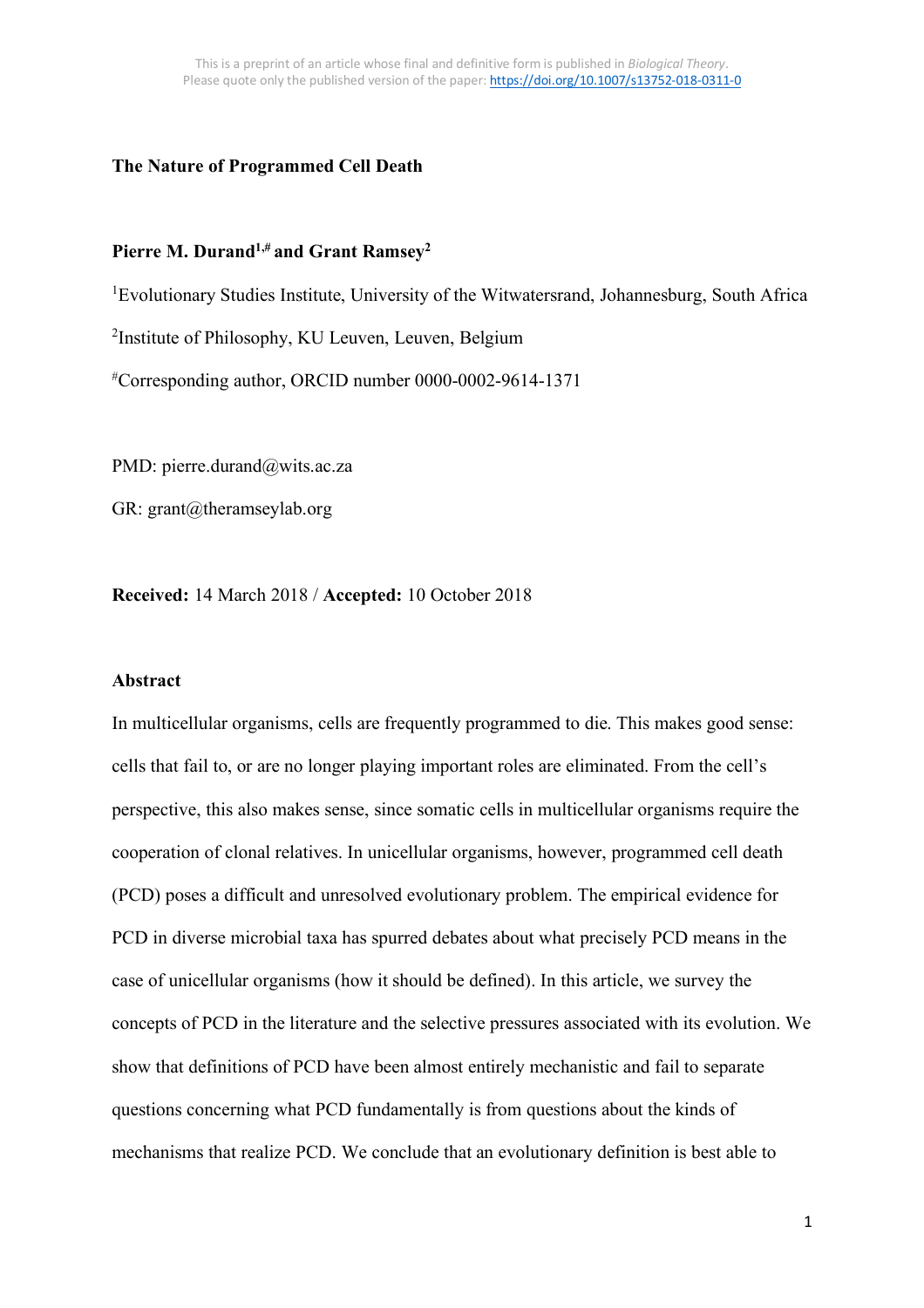distinguish PCD from closely related phenomena. Specifically, we define "*true*" PCD as an adaptation for death triggered by abiotic or biotic environmental stresses. True PCD is thus not only an evolutionary product but must also have been a target of selection. Apparent PCD resulting from pleiotropy, genetic drift, or trade-offs is not true PCD. We call this "*ersatz PCD."*

**Keywords** Adaptation; Aging; Apoptosis; Price equation; Programmed cell death; Selection; Unicellular organisms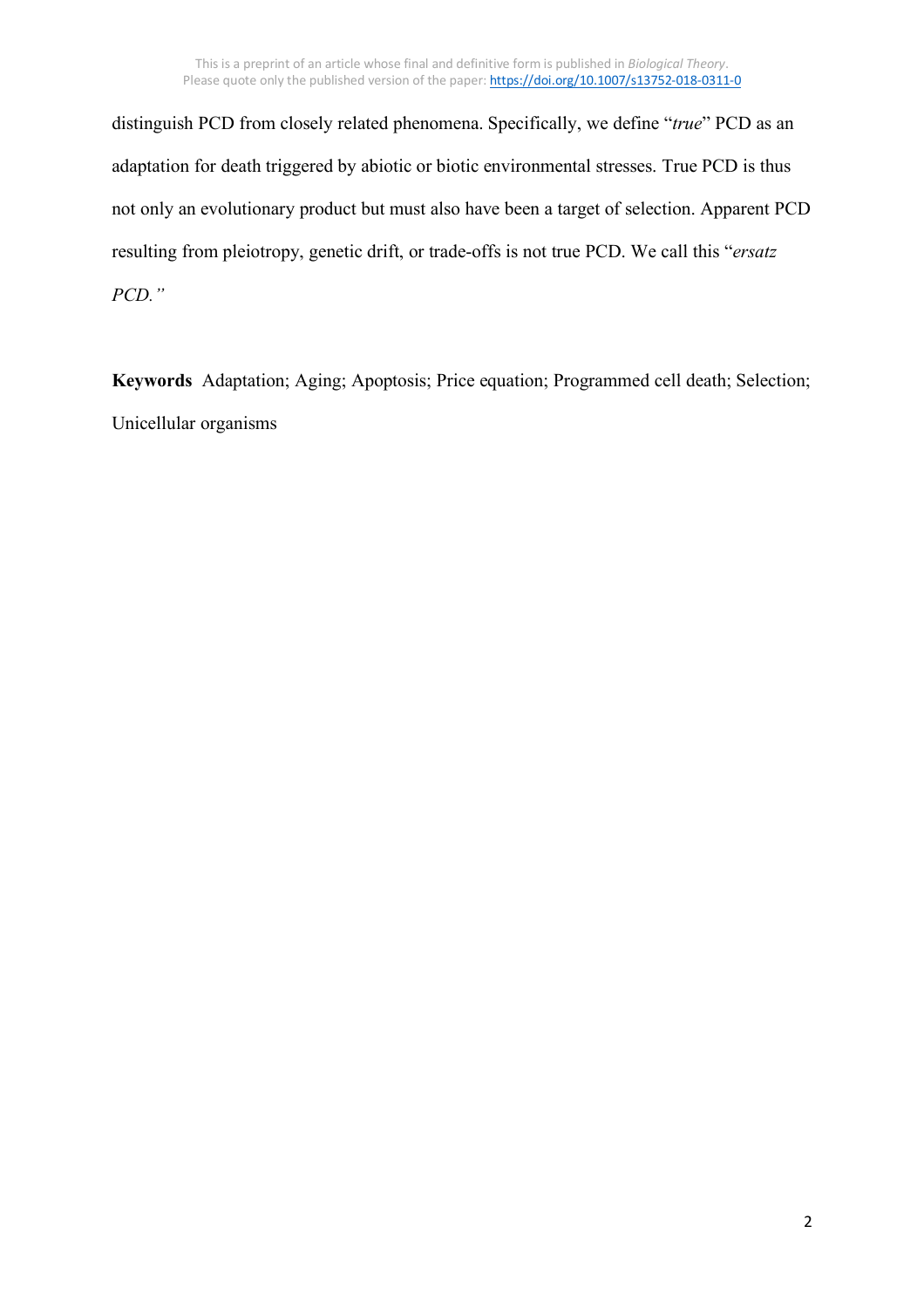### **Introduction**

Unicellular organisms pose unique scientific and philosophical problems. Many of the concepts in evolutionary biology were originally developed with multicellular, sexually reproducing organisms in mind (Sober, 2006). A concept of a species that involves reproductive isolation, for example, may work well for sexual organisms, but does not apply to unicellular organisms that can reproduce through binary fission (Franklin, 2007, Mallet, 1995). One evolutionary concept that spans levels of organization is programmed cell death (PCD) (Ameisen, 1996, Nedelcu et al., 2011). Cell death (at the time its programmed nature was unknown) was first observed as part of normal development in multicellular embryonic tissues (Collin, 1906, Ernst, 1926, Hamburger and Levi-Montalcini, 1949, Kallius, 1931). PCD, and its role in animal ontogeny, was made explicit several decades later (Glücksmann, 1951, Lockshin and Williams, 1964). While there is an obvious cost for the individual cell, PCD is maintained in multicellular life because of clonal relationships, and keeps cell lines from replicating indefinitely. Cell lines capable of indefinite replication can be a liability for the organism. For instance, cancer is a rogue cell lineage, one that lost its PCD function and pullulates at the expense of the organism (Merlo et al., 2006).

In single-celled organisms, members of the species sometimes die not through predation, disease, or other misfortune, but because of PCD. PCD in unicellular life is the ultimate sacrifice for which there is no clear benefit to the dying cell. How might PCD be the result of selection? Should we consider it an adaptation? This debate has been ongoing ever since PCD was found to occur in unicellular organisms (for the latest see Klim et al., 2018).

Many of the existing explanations of PCD in unicellular organisms focus on the phenomenon as either an adaptation or as a side effect of another essential function. Such explanations are generally framed in terms of fitness costs and benefits to individuals, their kin, or groups of conspecifics (Ameisen, 2002, Bayles, 2014, Nedelcu et al., 2011, Pepper et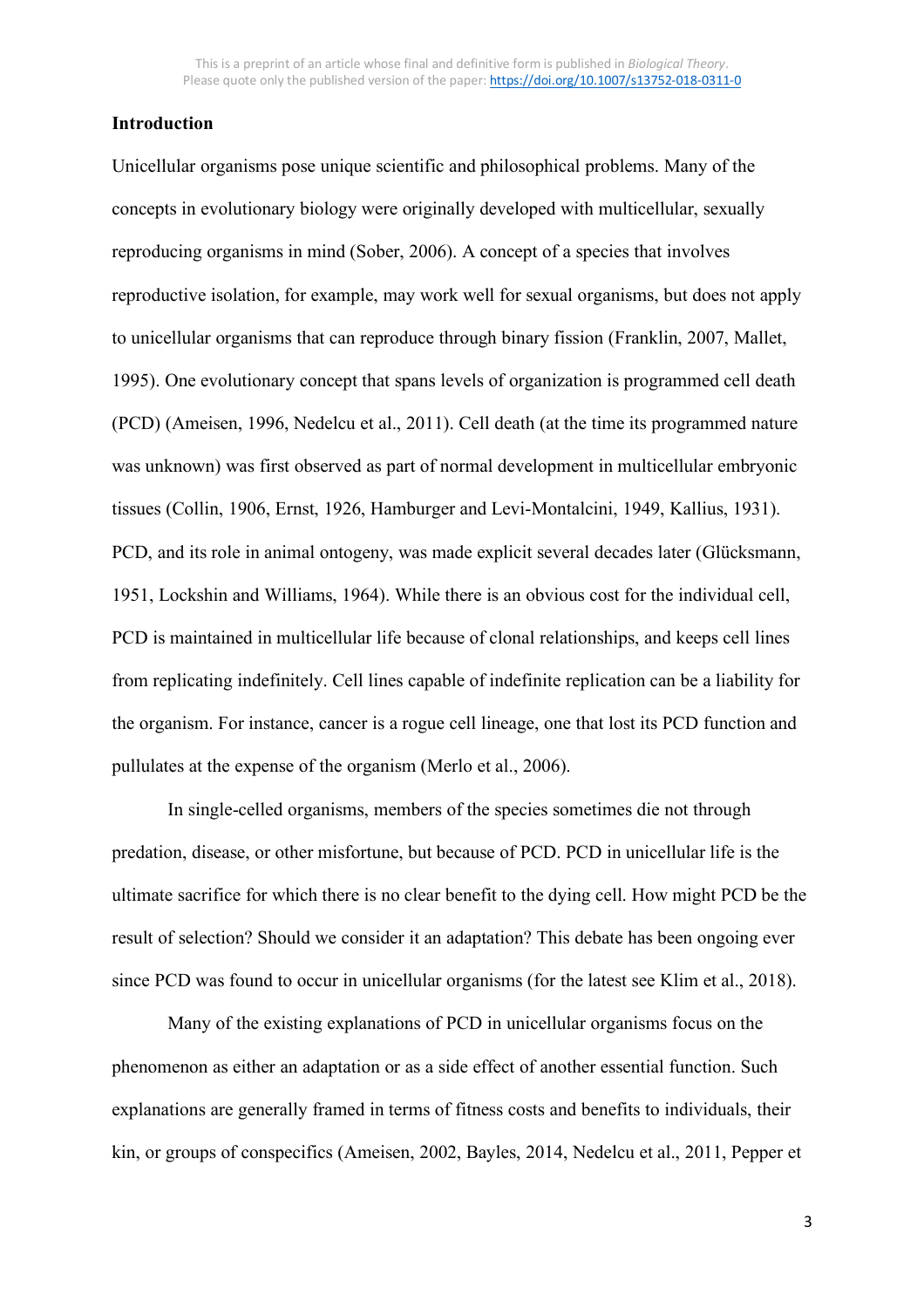al., 2013). PCD has also been considered in broader ecological contexts like phytoplankton ecology (Franklin et al., 2006, Berges and Choi, 2014, Bidle, 2015), the microbial loop (Bidle, 2016, Orellana et al., 2013), microalgal blooms (Vardi et al., 2007), conflict mediation in group formation and evolutionary transitions (Fisher et al., 2013, Hanschen et al., 2018, Kapsetaki et al., 2017, Michod, 2003, Michod and Roze, 2001, Sathe and Durand, 2016), propagule formation in the experimental evolution of multicellularity (Ratcliff et al., 2012), the evolution of different kinds of complexity (Durand et al., 2016), the evolution of aerobic metabolism and the eukaryote cell (Klim et al., 2018, Kaczanowski et al., 2011, Koonin and Aravind, 2002), and as a virus-host arms race (Iranzo et al., 2014).

There are three fundamental questions concerning the nature and evolution of PCD in unicellular organisms. First, how should we understand the concept of PCD (are there different "kinds" of PCD)? Second, what evidence is there to account for its evolution? Third, by what mechanisms could PCD have evolved? Our focus here is on the first two questions. In what follows, we consider the nature of—and evidence for—the evolution of PCD. We propose an evolution-based concept of PCD and provide definitions for different kinds of death.

### **The Many Meanings of "Programmed Cell Death"**

There is no standard way of defining PCD in unicellular organisms (Table 1). In many cases, researchers do not explicitly state what they mean, and there has recently been a call to clarify the terms used (Pandey et al., 2018). The definitions of PCD have usually been framed in terms of cellular mechanisms, which could have come about via a range of possible developmental processes or evolutionary histories. The history that formed the mechanism is not, in this case, determinative of whether it is PCD. Instead, all that matters are the characteristics of the mechanism. For example, PCD can be defined as "active, genetically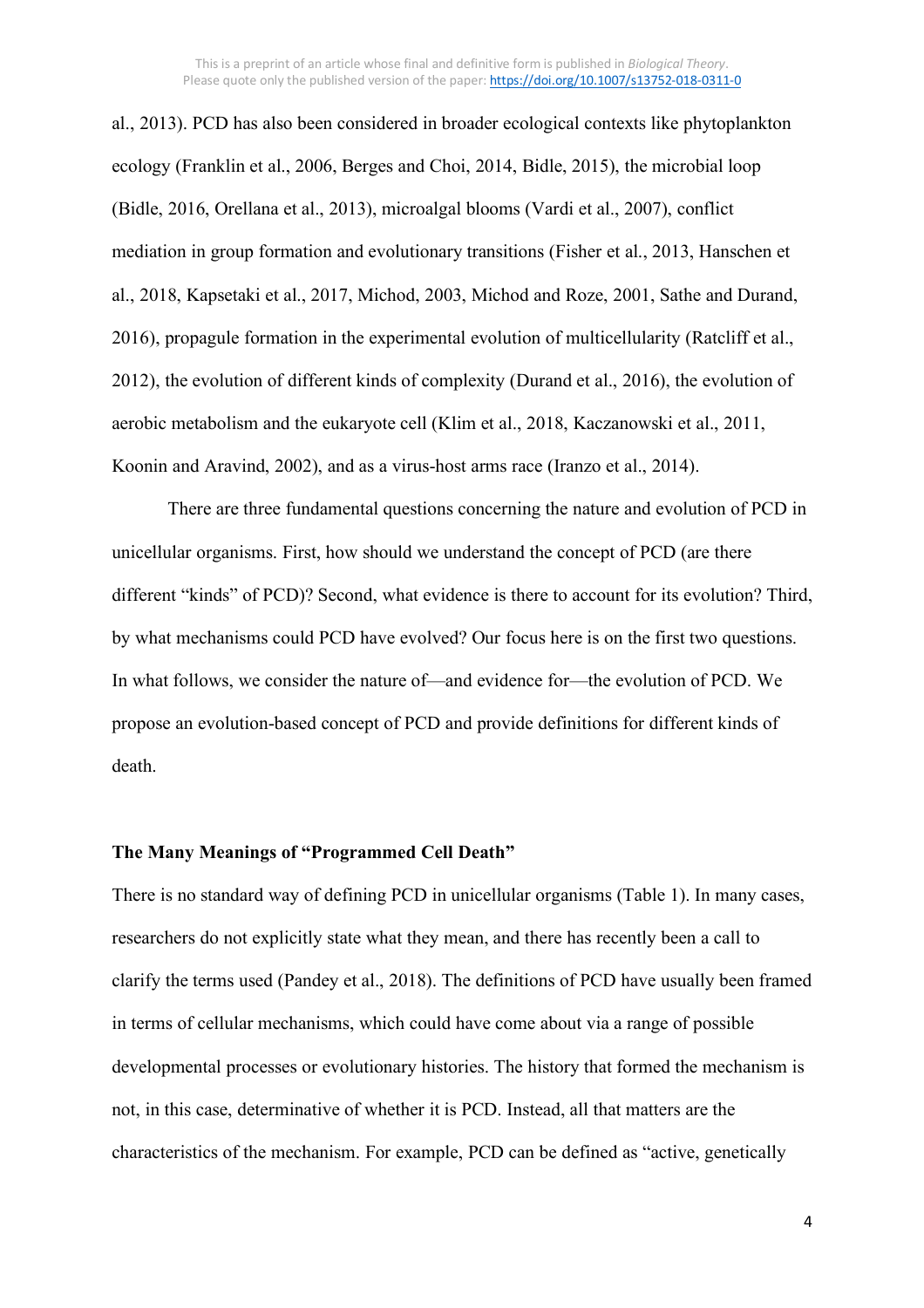controlled, cellular self-destruction driven by a series of complex biochemical events and specialized cellular machinery" (Berman-Frank et al., 2004). However, mechanism-based definitions of PCD can be challenging to formulate. There is "confusion as to how many distinct types of PCD exist" (Reece et al., 2011) and the reliance on mechanistic processes alone does not provide ecological context concerning the origin or function of PCD. There are very few, if any, definitions of PCD in the literature that are explicitly based on the evolutionary history of the mechanism, although the authors' views are often implied. Considering the interpretations of PCD evolution, there are two main versions, one broad and the other narrow. The narrow variant implies that PCD is the result of an adaptation for causing such death. The broad variant includes all forms of PCD with an evolutionary history but does not *require* direct selection. In addition to PCD as an adaptation, the broad variant includes death resulting from a mechanism that evolved by genetic drift, mutation accumulation, life history trade-offs (Pepper et al., 2013), as an arms race (Iranzo et al., 2014), or as a side effect of some other adaptation (Nedelcu et al., 2011, Ameisen, 2002). There are thus mechanism-based, (broad) evolution-based, and adaptation-based interpretations of PCD. We will argue that in developing a general framework for understanding PCD, a narrow adaptation-based definition is preferable to the alternatives. Before doing so, we need to be clear on what "programmed" means.

### **What is a Biological Program?**

In biology the word "program" is typically used for a developmental system in which genetically based information is said to "program for" the expression of a trait. The biological usage and etymology implies that the phenotype is the outcome in cells containing such a program. For PCD, however, the term "programmed" is often misleading (Ameisen, 2002). In some instances, the program may never be implemented, and death may be incidental. In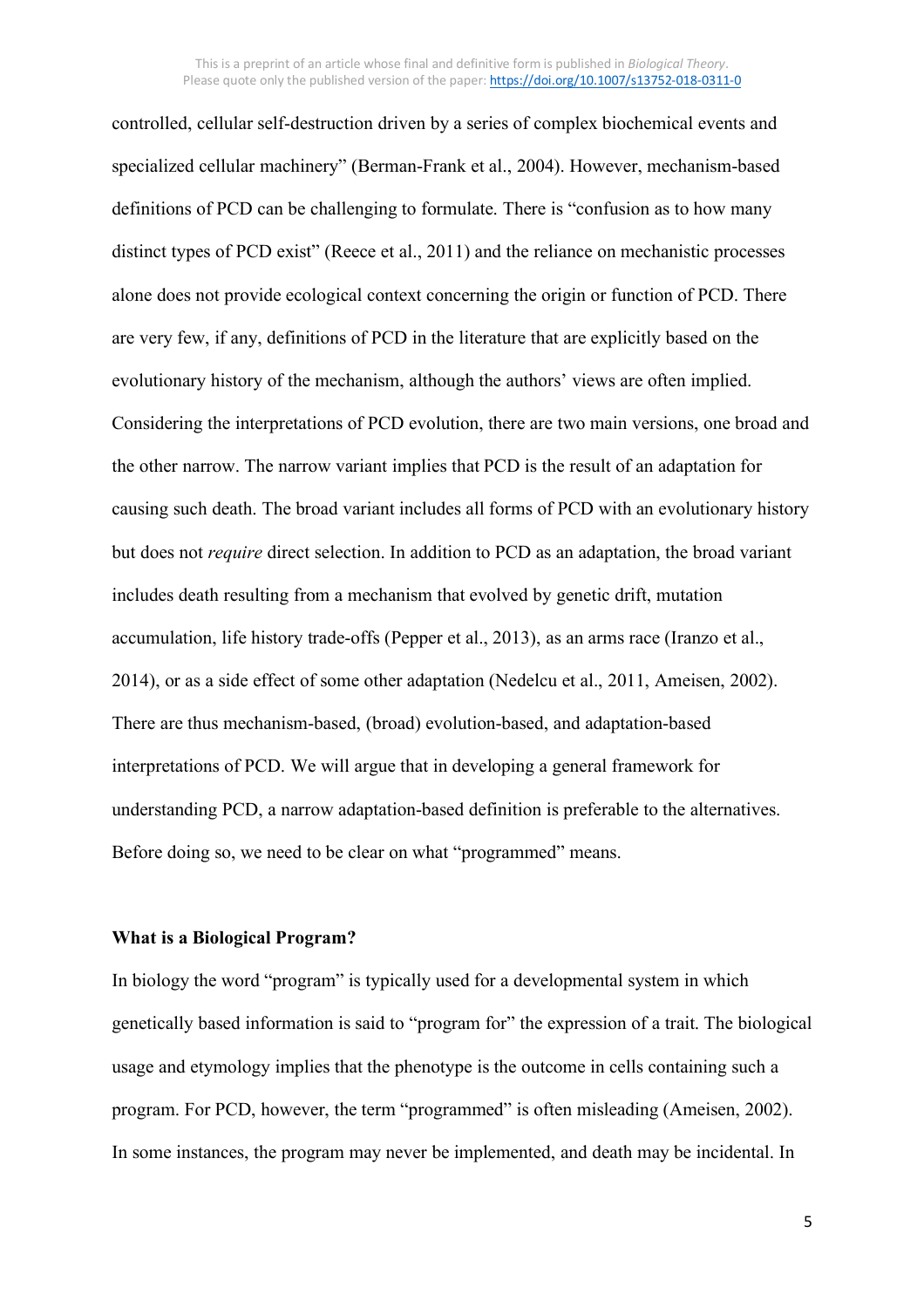others, the same (or overlapping) program may lead to a different outcome, like encystation (Khan et al., 2015). Furthermore, even when the program is implemented, the phenotype need not be all-or-nothing (Kroemer et al., 2009). There are degrees of dying. For example, in multicellular tissues, anastasis is the situation where cells lose viability but regain it if conditions improve (Sun and Montell, 2017). A similar scenario plays out in photosynthetic unicellular organisms, where the physiological health and gradual loss of viability that occurs during PCD can be measured by the cell's photosynthetic efficiency (Berges and Falkowski, 1998, Affenzeller et al., 2009). In other words, PCD codes for (1) the *potential* activation of a molecular pathway that (2) once activated, may result in different evolutionarily significant outcomes: death, encystation, or a transient, graded loss of viability. In addition, when the same PCD stimulus is applied to a clonal population under the same environmental conditions, the program is not activated in all individuals even if they are clones (Moharikar et al., 2006). To complicate the situation even further, the same stimulus that activates the PCD program may also activate an alternate program resulting in sexual reproduction (Nedelcu and Michod, 2003).

Despite the confusion, the term PCD is used universally, and, it seems, is here to stay. It is thus unlikely that introducing another term will be helpful. We emphasize, however, that the term "program" in PCD denotes a system that is *probabilistic* (the same input does not universally produce the same output), *branching* (some stages in the execution of the program can lead to a range of future states), and *non-discrete* (loss of viability can be transient or graded).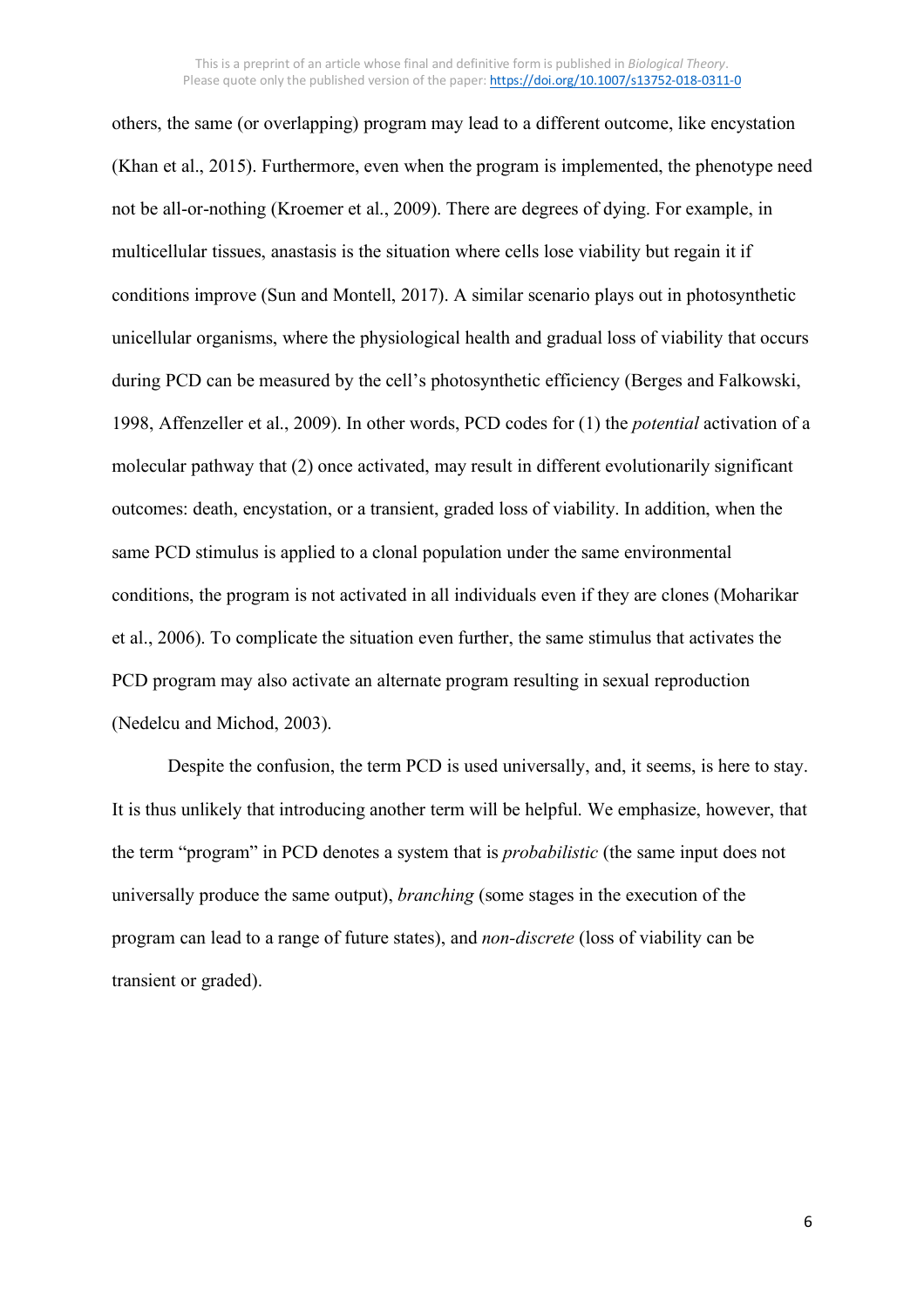### **PCD as a Mechanistic Process**

Mechanistically, PCD is distinct from other forms of death. Cells may die if they have suffered physical or chemical damage, or if they have been lyzed by invading viruses (though PCD can also be triggered by viral infection (Vardi et al., 2012)). These forms of death are imposed by external factors and can be unambiguously distinguished from PCD. Death in the absence of PCD can be referred to as *incidental death*, *necrosis*, *lytic death*, *non-PCD,* or simply *death*. We prefer the term "incidental death," which indicates that death is incidental to an extrinsic event, contrasting it with intrinsic, genetically encoded PCD.

Another important distinction is that between PCD and cell aging. PCD and aging share some mechanistic features. In the yeast *Saccharomyces cerevisiae*, for example, the mechanisms overlap both genetically and phenotypically (Herker et al., 2004). But there are also distinctions. Aging is not external to the cell like incidental death but is a passive breakdown of cellular mechanisms. Aging can be delayed by protecting against these harmful processes. PCD, by contrast, is a much more active event. It requires chemical energy and the transcription of effector genes (Engelberg-Kulka et al., 2006), which may or may not be associated with other cellular functions (Berges and Falkowski, 1998). PCD happens rapidly (hours or at most days) and is usually unrelated to cellular age. In aging, the process is gradual, associated with biochemical processes that are unrelated to PCD, and in some instances a function of the number of cell divisions (Laun et al., 2001). Aging can be explained thermodynamically without invoking natural selection, whereas PCD is subject to natural selection. There is a degree of overlap, and the cellular mechanisms involved in aging are of course themselves subject to natural selection, which can affect the character and rate of aging. However, there is an inevitability associated with aging that does not apply to PCD.

The identification of a range of PCD mechanisms in unicellular organisms may suggest that PCD should be *defined* as a kind of mechanism. Indeed, most of the

7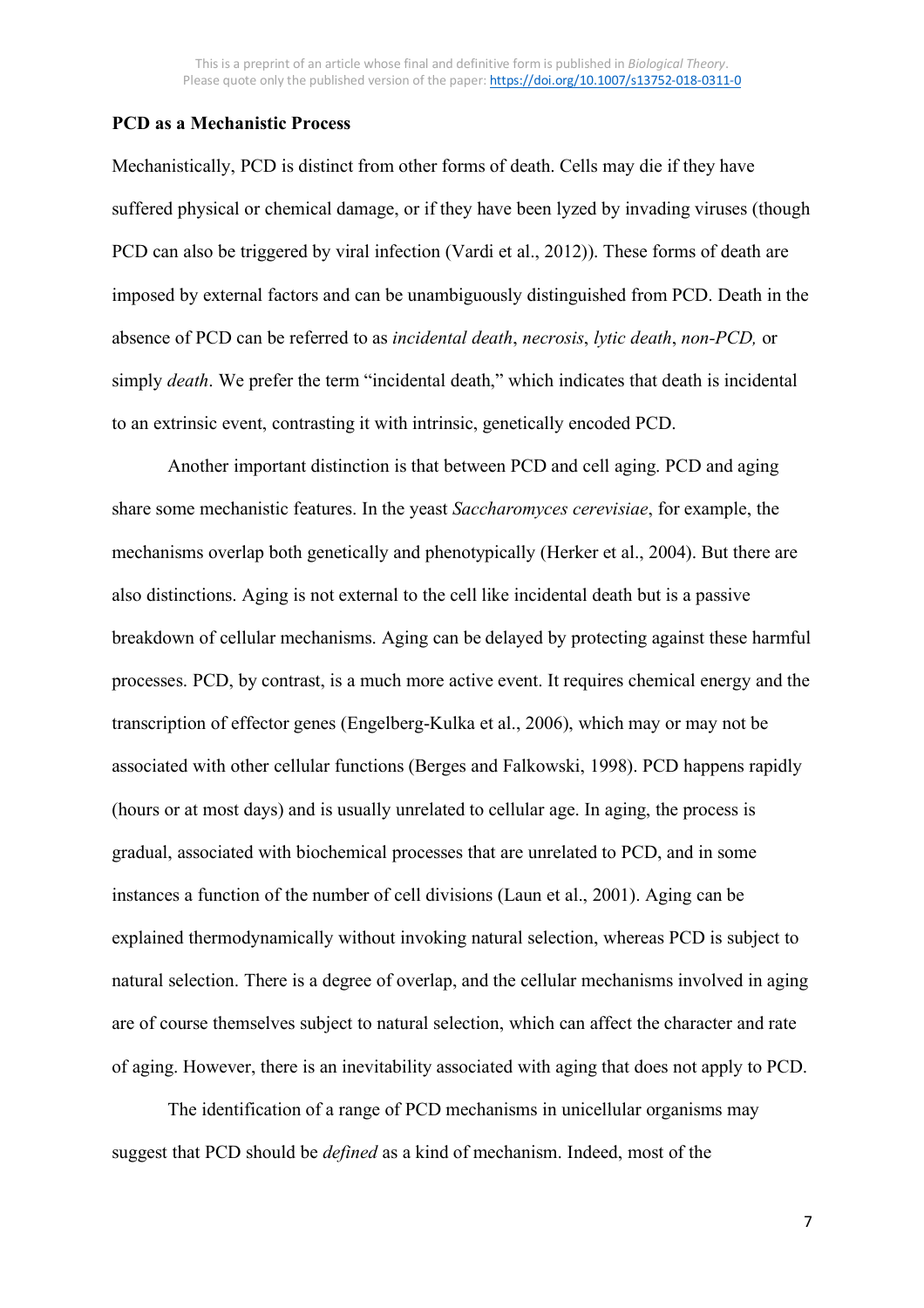interpretations of PCD provided by researchers are purely mechanistic (Table 1). In some instances, the mechanism-based definitions and nomenclature are tailored to a specific organism, for example, yeast (Carmona-Gutierrez et al., 2018). Defining PCD in mechanistic terms is clearly helpful for unraveling the molecular pathways (Aravind et al., 1999, Durand and Coetzer, 2008, Nedelcu, 2009, Uren et al., 2000), but doing so limits our interpretation of the evolutionary history, especially if one holds that the evolutionary history bears on the question of whether we should count something as genuine PCD. Opposing views about whether a form of cell death is PCD persist even when the mechanism and mode of death are agreed upon. A case in point is the controversy concerning the interpretation of the mazEF death mechanism in *Escherichia coli*. Some researchers clearly view the mazEF toxinantitoxin system as typical PCD in bacteria (Hazan and Engelberg-Kulka, 2004, Hazan et al., 2004). In contrast, others (Ramisetty et al., 2015, Ramisetty and Santhosh, 2017) assert that "mazEF systems do not confer PCD" (Ramisetty and Santhosh, 2017). They interpret toxinantitoxin (TA) systems like mazEF to be the products of gene level selection. Ameisen has yet another interpretation of TA systems, calling them "addiction molecules" where cells are addicted to the genetic modules encoding the TA system. Loss of a functioning TA module leads to toxin-induced death (Ameisen, 2002).

These conflicts illustrate that even when the mechanisms are the primary target of study, the question of whether they should count as genuine PCD bears crucially on the selection history of the mechanisms. We agree with Reece, Berges and others that "focussing on the mechanistic differences…without the relevant ecological context is not a useful way to progress" (Reece et al., 2011) and that understanding PCD "requires clearer definitions of cell death: definitions that are subject to considerable debate even in taxa that are relatively wellexplored" (Berges and Choi, 2014). We conclude that a definition of PCD based purely on mechanisms will fail to resolve such controversies and argue that mechanism-based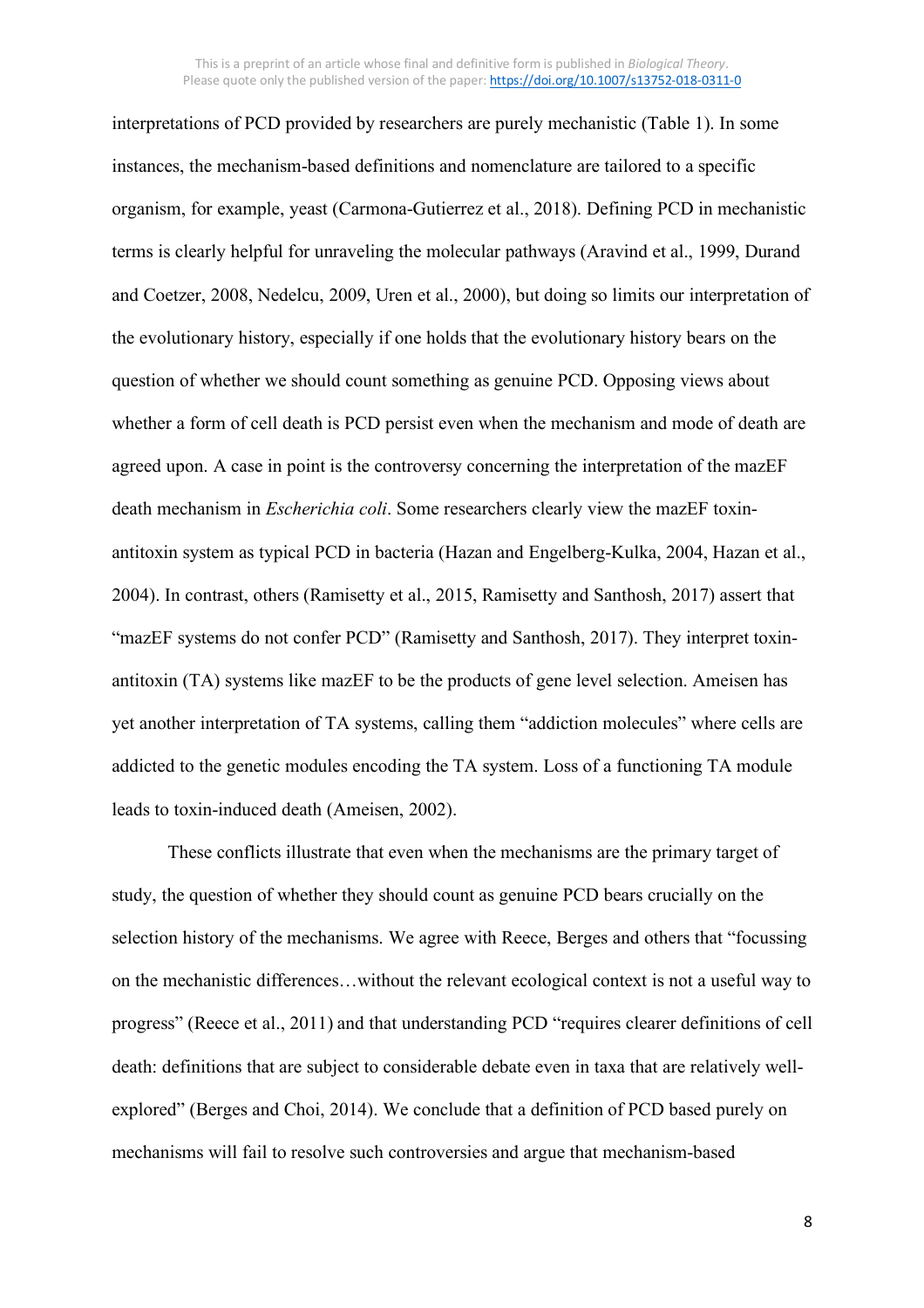definitions do not clearly distinguish two important questions: (1) what is PCD (how should it be defined), and (2) what kinds of mechanisms realize PCD?

## **PCD as an Evolutionary Process**

The evolution of PCD has been tackled from several angles (Ameisen, 2002, Bayles, 2014, Bidle, 2016, Durand et al., 2016, Franklin et al., 2006, Kaczanowski et al., 2011, Koonin and Aravind, 2002, Lewis, 2000, Nedelcu et al., 2011, Pepper et al., 2013, Reece et al., 2011, Iranzo et al., 2014, Klim et al., 2018) although an explicit *evolutionary* definition is seldom provided. However, we claim that it is the evolutionary history that bears on whether something should be considered true PCD or not. In incidental death (discussed above), death comes about by external triggers. In contrast, there is also death brought about by internal mechanisms and one must look to the evolutionary history of these mechanisms to determine whether the trait is PCD. If the function of causing death has been selected for, it is true PCD. If, on the other hand, the evolutionary history involves selection for a different function pleiotropically linked to the apparent PCD, or if it is not directly linked with selection (e.g., genetic drift), the trait should not be considered true PCD.

Understanding PCD in this way will allow us to sharply distinguish the two questions above (*what is PCD?* versus *which mechanisms realize PCD?*) and will help resolve the persistent debates over whether and when PCD is an adaptation. Until now, there has been considerable discussion of how PCD may evolve, both by nonadaptive pleiotropic means (for example Frade and Michaelidis, 1997), and by natural selection (for example van Zandbergen et al., 2010). However, the extensive discussions of the evolution of PCD (Ameisen, 2002, Durand et al., 2016, Nedelcu et al., 2011, Pepper et al., 2013, Ramisetty et al., 2015, Berges and Choi, 2014, Gardner and Kummerli, 2008, Reece et al., 2011, Klim et al., 2018, Koonin and Aravind, 2002) have not always clearly articulated the distinction between these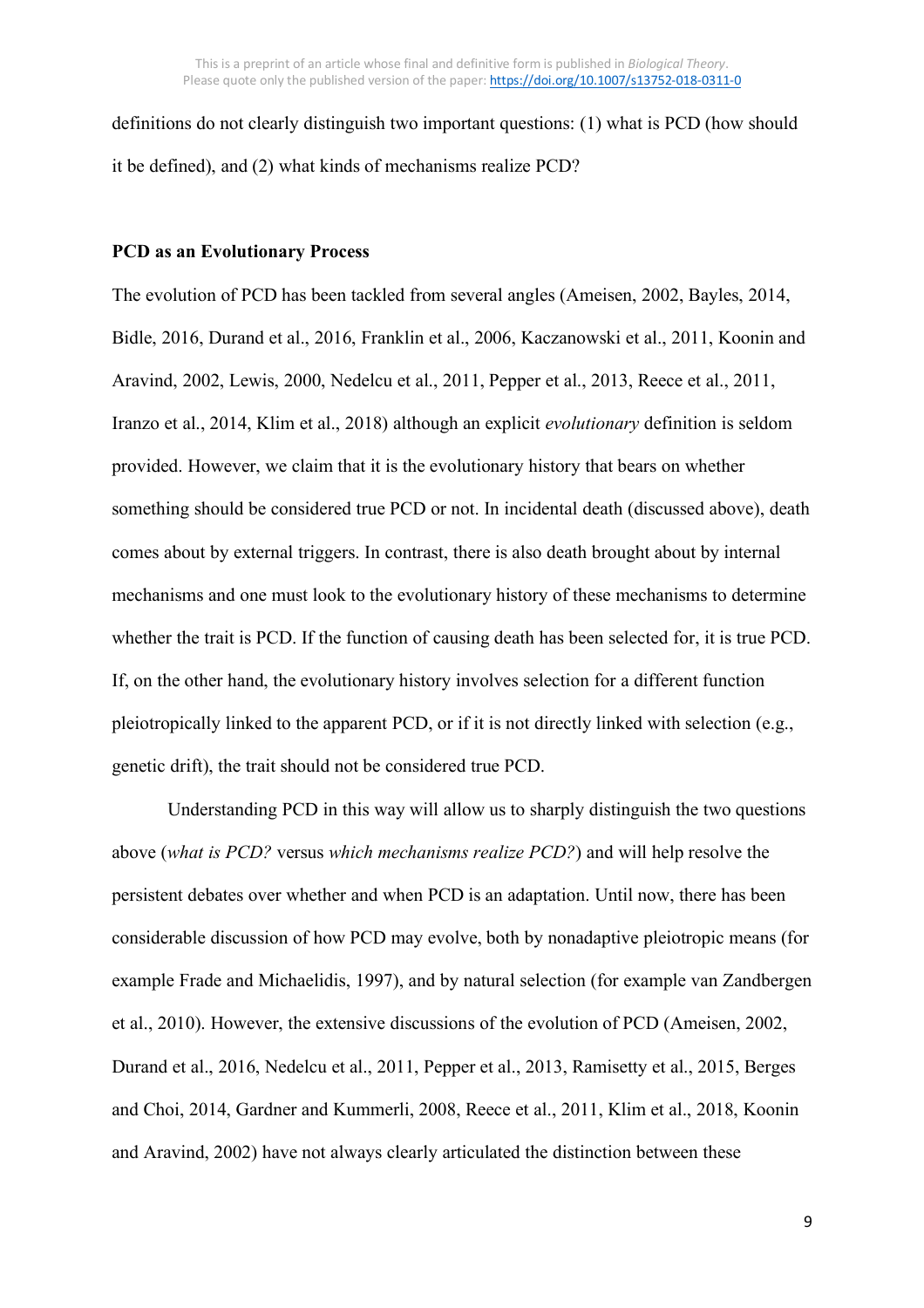questions, and have not offered a definition of PCD that allows for PCD to be defined independently of the mechanisms that realize it.

To examine this distinction more closely, we wish to test possible hypotheses for the evolution of PCD and to consider both adaptive explanations (in which case it is true PCD) and explanations not involving direct selection for the mechanism (what we will label "ersatz PCD"). Genetic drift (Lynch, 2007) and the effects of chance cannot be ignored (Bonner, 2013, Koonin, 2011, Ramsey and Pence, 2016), and the claim that there are instances when programmed forms of death are selected for should be substantiated. Koonin argues that, at the molecular level, many genetic sequences can be a result of neutral evolution: "it survives by sheer chance provided that it is not deleterious enough to be efficiently purged by natural selection" (Koonin, 2016), and that to invoke adaptation the null hypothesis must be falsified. Gardner suggests that this approach is not always necessary, especially if one "mistakes adaptationism for a hypothesis when it is actually a research method" (Gardner, 2017). Van Valen is also critical of arguments that place neutral evolution above adaptation, stating that, "neither the presence nor the absence of adaptation has a privileged status in inference" (van Valen, 2009).

The aim here is not to favor a particular stance on whether adaptation or neutral evolution is more important (for contrasting views see Hendry and Gonzalez, 2008, Sansom, 2003). As Lloyd explains, it is the logic behind the research question that matters (Adaptationism and the Logic of Research Questions: How to Think Clearly About Evolutionary Causes". Elisabeth A. Lloyd. Biological Theory 10 (4):DOI: 10.1007/s13752- 015-0214-2 (2015)). Koonin's approach is helpful here because of what it reveals about the nature of PCD. It illustrates the limits of mechanistic definitions, but more importantly, the conclusions demonstrate the importance of distinguishing true PCD from other kinds of PCD based on their evolutionary histories.

10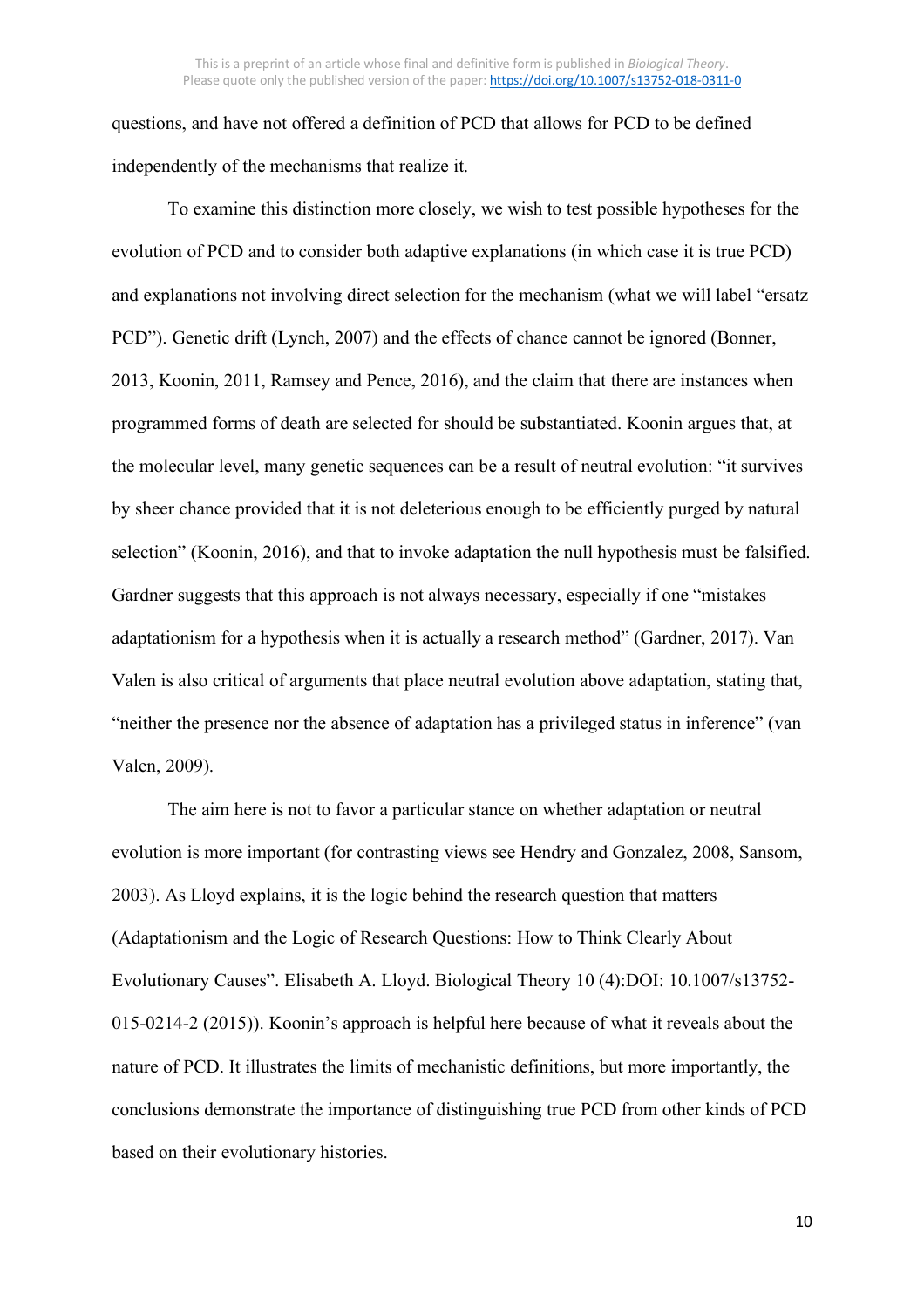### **An Adaptation-Based Definition of PCD**

To counteract the suggestions that PCD is due to mechanisms that are not adaptations for death (for example, Proto et al., 2013, Frade and Michaelidis, 1997, Klim et al., 2018, Nedelcu et al., 2011, Ramisetty et al., 2015, Segovia et al., 2003), we will illustrate the differences in evolutionary histories among distinct forms of programmed death and justify our claim for an adaptation-based definition of PCD. There is sufficient evidence that in some instances PCD (1) provides fitness advantages to the group, (2) has been selected for, and (3) that the fitness advantages of PCD are based on the mechanisms that lead to death. We therefore propose that PCD in the microbial world be defined as *an adaptation for producing cell death*. We refer to instances where PCD evolved pleiotropically, by genetic drift, or life history trade-offs as "ersatz PCD," since it is not true PCD as defined here.

# **Differentiating the Evolutionary Histories of PCD and Ersatz PCD in Unicellular Organisms**

The key advantage of defining PCD as an adaptation for death is that it allows us to better distinguish PCD from other forms of death that result from genetic programs with evolutionary histories different from that of PCD. Autophagy, for example, shares properties with other PCD phenotypes, but we claim that for unicellular organisms with no multicellular stage, it usually represents adaptations that are not related to PCD itself.

Autophagy is common in unicellular eukaryotes (Kiel, 2010). As the name implies, autophagic cells consume themselves—usually to survive nutrient depletion—and is the result of a well-documented genetic program (Kiel, 2010). Autophagy is one of the "different ways to die" (Jiménez et al., 2009) in *Dunaliella viridis* by genetically encoded mechanisms, but when death occurs in conjunction with autophagy, it is best understood as a by-product of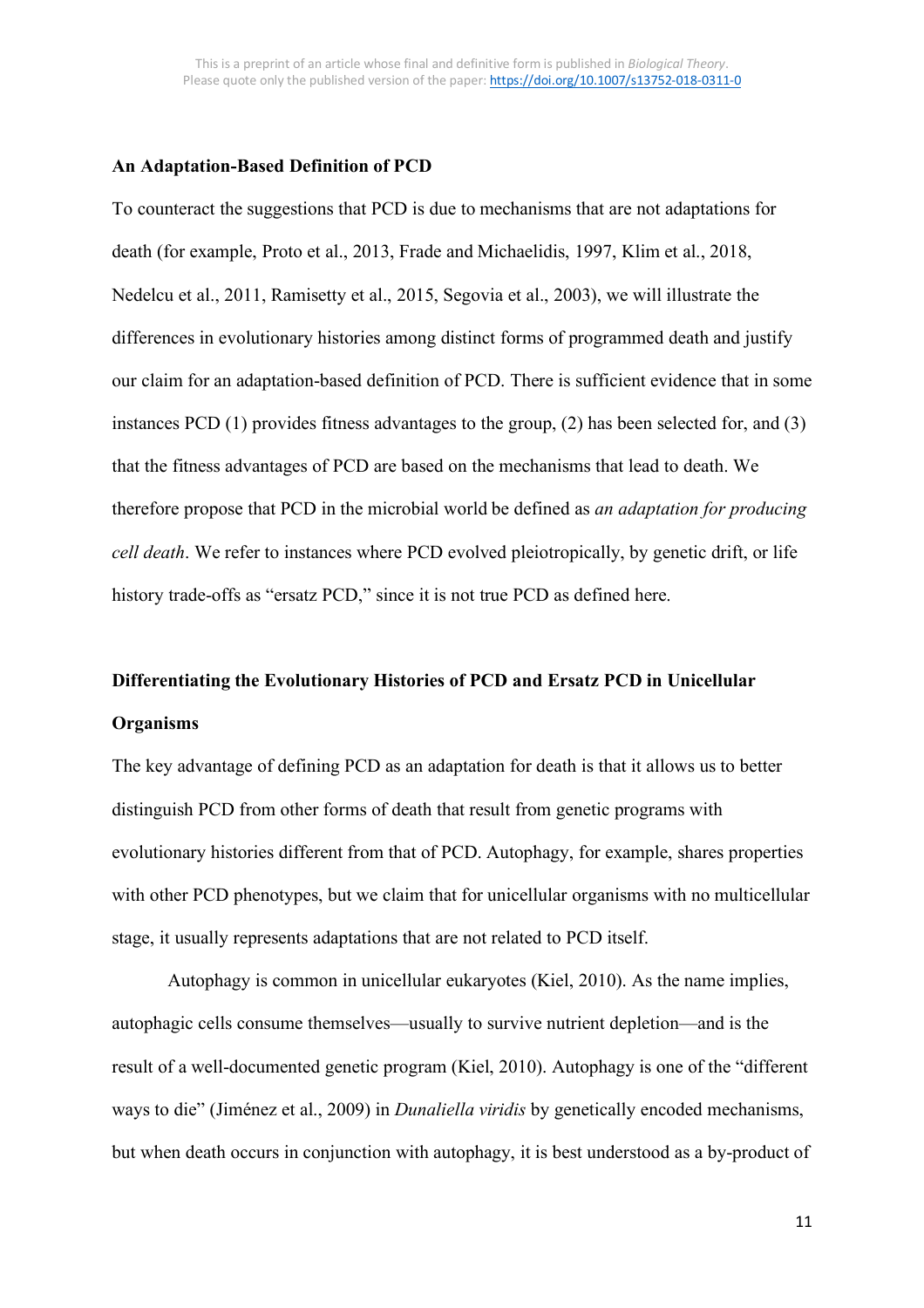#### This is a preprint of an article whose final and definitive form is published in *Biological Theory*. Please quote only the published version of the paper: https://doi.org/10.1007/s13752-018-0311-0

a survival mechanism. However, autophagy in multicellular organisms, or in unicellular organisms with a multicellular stage, occurs in response to distinct evolutionary pressures. For example, in the slime mold *Dictyostelium discoideum* autophagy may occur in response to nutrient depletion (Lam et al., 2007, Luciani et al., 2017, Olie et al., 1998), where it is part of differentiation in the multicellular stage. One should therefore sharply distinguish autophagy in multicellular organisms (or stages) from autophagy in unicellular organisms lacking a multicellular stage. For unicellular organisms with no multicellular stage, autophagy (1) involves specific genetic programs, (2) is a cell-level adaptation to starvation, and (3) can result in death. But in contrast to PCD, autophagy is selected for as a survival strategy, making death an unwanted side effect.

The most common form of PCD in unicellular organisms that is mechanistically distinct from autophagy is referred to as apoptosis, or more accurately, "apoptosis-like" (Kasuba et al., 2015). This form of PCD in unicellular organisms is similar to apoptosis in multicellular organisms (Kerr et al., 1972) and the term "apoptosis-like" was therefore introduced. Apoptosis-like death can be unambiguously distinguished from autophagy (Kasuba et al., 2015, Kiel, 2010, Pérez Martín, 2008), although the two can sometimes occur in parallel (Jiménez et al., 2009). The triggers for apoptosis-like death in unicells include a range of environmental stressors like heat, changes in pH and salt concentrations, oxidative stress, the presence of toxins or antimetabolites, nitrogen or phosphate depletion, and UV irradiation (see references to individual taxa in Ameisen, 2002, Bayles, 2014, Bidle, 2016, Deponte, 2008, Kaczanowski et al., 2011, Lewis, 2000, Nedelcu et al., 2011, Pepper et al., 2013, Pérez Martín, 2008). The phenotype is also variable. In *C. reinhardtii*, for example, the cellular ultrastructural changes associated with PCD may be quite different depending on the stimulus (compare the TEM images in Durand et al., 2016, Moharikar et al., 2006).

12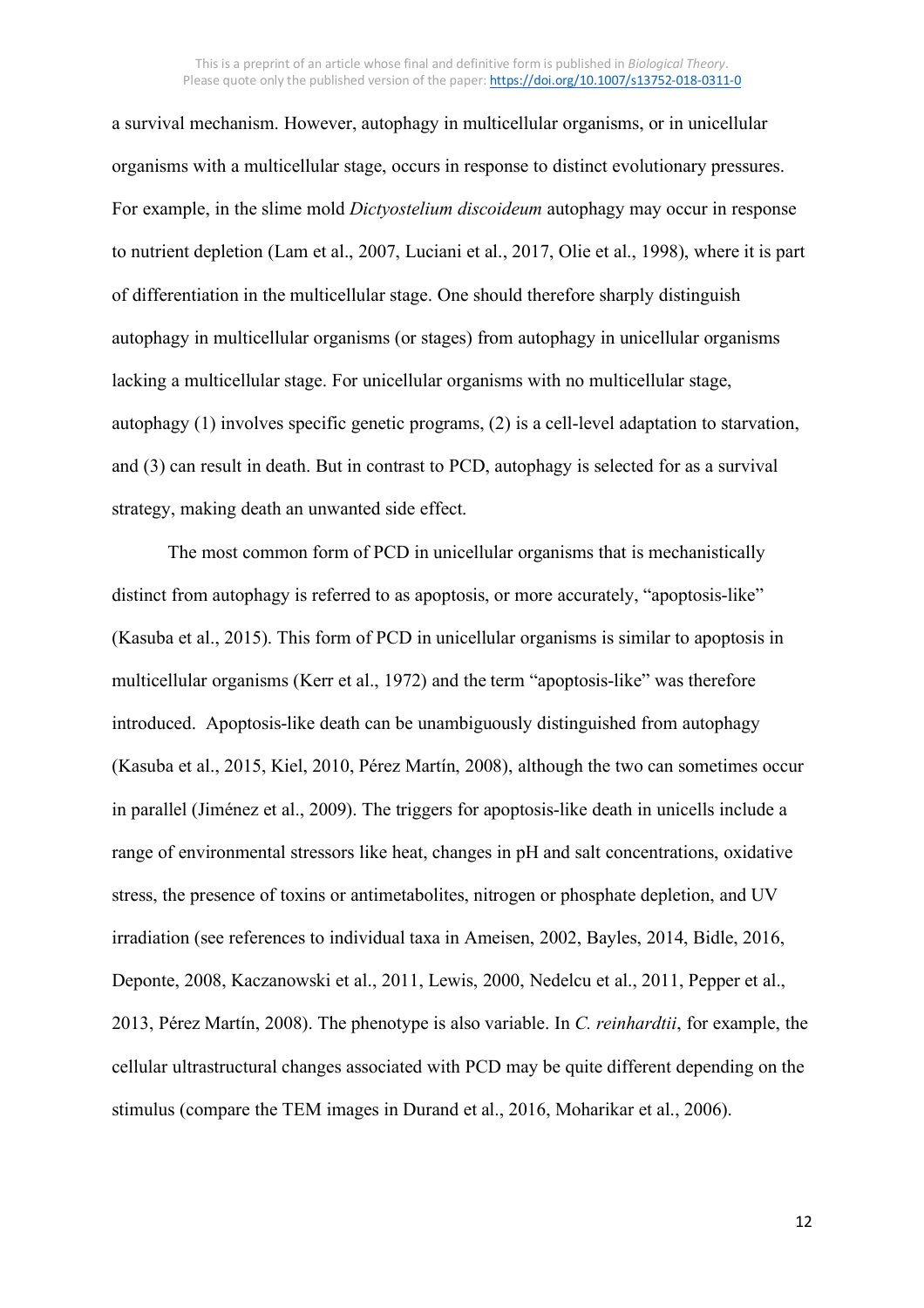#### This is a preprint of an article whose final and definitive form is published in *Biological Theory*. Please quote only the published version of the paper: https://doi.org/10.1007/s13752-018-0311-0

In some instances apoptosis-like death may be a by-product (Klim et al., 2018). However, in cases where apoptosis-like death is a genuine adaptation, there should be higherlevel benefits that can be identified. We use the remainder of this section to do so by asking a series of pointed questions that have been raised in publications, working groups, discussion forums, and by reviewers of grants and manuscript submissions. The answers are used to evaluate the null hypothesis that PCD is a pleiotropic or chance event and to justify our definition of true PCD as an adaptation.

### *What are the proposed mechanisms by which apoptosis-like PCD may be selected for?*

The proposed mechanisms fall naturally into at least five broad categories. First, in parasites PCD has been considered a mechanism for controlling parasite density in the host, thereby increasing host survival and favoring parasite transmission (Al-Olayan et al., 2002, Ameisen, 1996, Debrabant and Nakhasi, 2003, Engelbrecht and Coetzer, 2013, Deponte, 2008, van Zandbergen et al., 2010). Second, in populations of unicellular organisms, it is proposed that PCD can limit the spread of infection by viruses (Hazan and Engelberg-Kulka, 2004, Vardi et al., 2012, Vardi et al., 2009). Third, PCD has been documented as playing a critical developmental role in group and multicellular-like behavior (Bayles, 2007, Bayles, 2014, Cornillon et al., 1994, Engelberg-Kulka et al., 2006). Fourth, PCD can be a way of sharing resources during times of nutrient depletion (Bar-Zeev et al., 2013, Franklin et al., 2006). Fifth, in response to physiological stress (nutrient depletion as well as other environmental stressors), populations may regulate their own growth by release of infochemicals (Yordanova et al., 2013, Zuo et al., 2012). Whether or not these proposed mechanisms can find supporting evidence to raise them above "naïve group selection" thinking (Williams, 1966) is the important consideration.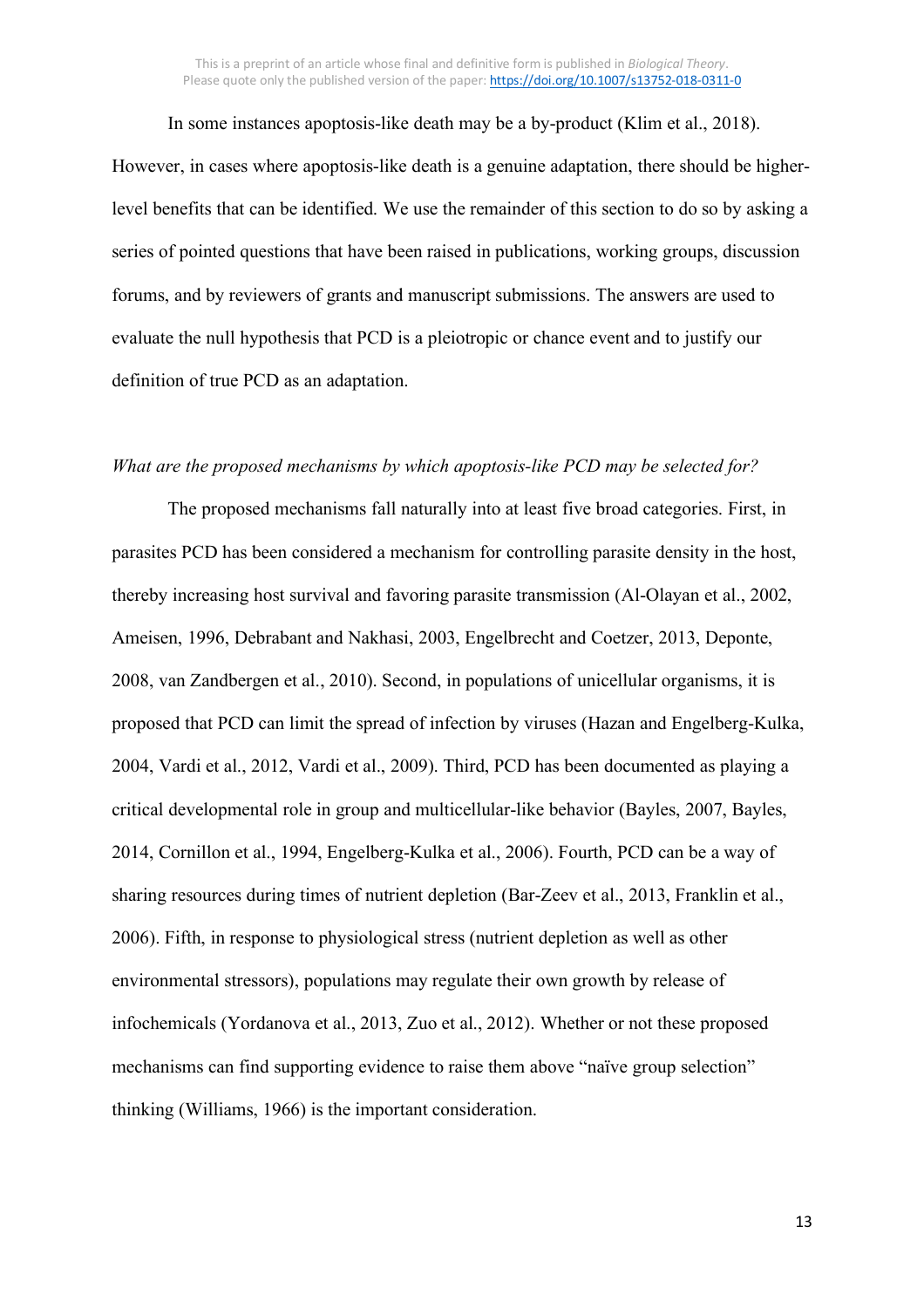*What are the proposed evolutionary explanations for the benefits associated with apoptosislike PCD?*

The explanations for apoptosis-like PCD being selected for are "based on the concept that unicellular life could be able to organize itself into cooperating groups" (Zuppini et al., 2007). Some of the earliest indications that apoptosis-like death can positively impact others in the group came from the model unicellular eukaryote *Saccharomyces cerevisiae* (Fabrizio et al., 2004, Herker et al., 2004) and the prokaryote *Escherichia coli* (Hazan and Engelberg-Kulka, 2004). In *S. cerevisiae* "old yeast cultures [with features of apoptosis] release substances into the medium that stimulate survival of other old cells" (Herker et al., 2004), and "premature apoptotic death promotes the regrowth of a subpopulation of better-adapted mutants rather than life span extension in the surviving population" (Fabrizio et al., 2004). These data are curious findings, although on their own, are insufficient to demonstrate adaptation. Aging and apoptosis were not differentiated, and the levels-of-selection issue was not clear.

Hazan and Engelberg-Kulka invoke the "characteristics of multicellular organisms" in bacterial cultures to demonstrate that the costs of death at the individual cell level can be offset by selection between populations (Hazan and Engelberg-Kulka, 2004). The levels-ofselection issue was again not explicit, although the argument was that the TA mechanism for death in these experiments was a form of PCD, which benefited the group (Hazan and Engelberg-Kulka, 2004, Hazan et al., 2004). As discussed above, however, Ramisetty and others dispute this (Ramisetty et al., 2015, Ramisetty and Santhosh, 2017) and Ameisen interprets TA mechanisms as addiction molecules without the need to invoke higher levels of selection (Ameisen, 2002).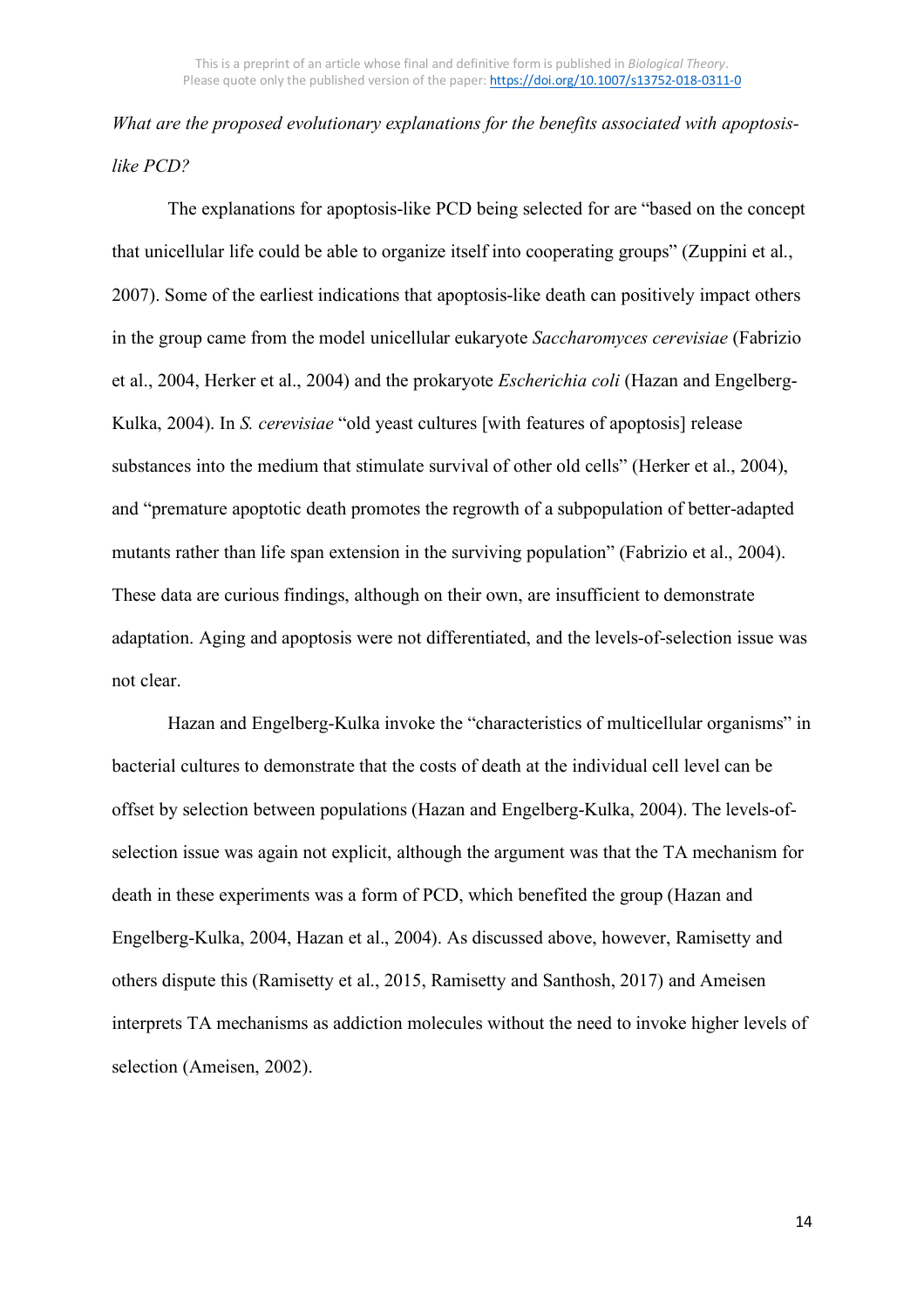# *Has the direct fitness impact on others in the population been compared for PCD and incidental death or no death?*

The fitness effects on others by apoptosis-like PCD have been compared to those due to cellular lysate or no death. In *Chlamydomonas reinhardtii*, "how an organism dies affects the fitness of its neighbors" (Durand et al., 2011). Others in the population produced more offspring when exposed to the supernatant of cells dying by apoptosis-like PCD compared to the supernatant of healthy cells. Cell lysate was harmful. Similar benefits of apoptosis-like PCD were demonstrated in *Dunaliella salina* (Orellana et al., 2013) and again in *C. reinhardtii* cells following induction of apoptosis-like PCD by the toxic anti-metabolite mastoparan (Yordanova et al., 2013). Population-level fitness differences are also associated with apoptosis-like death in *Leishmania major* (van Zandbergen et al., 2006). The entire population lost viability if it was depleted of apoptotic forms, indicating that "apoptotic promastigotes, in an altruistic way, enable the intracellular survival of the viable parasites" (van Zandbergen et al., 2006). These data showed that apoptosis-like death provides a fitness advantage to kin when compared to incidental death or no death.

# *Can PCD be explained by kin or group selection?*

The individuals in the populations of *Chlamydomonas* (Durand et al., 2011, Yordanova et al., 2013), and *Dunaliella* (Orellana et al., 2013) were clonal relatives. In these instances, the theory of kin selection (Michod, 1982, Gardner et al., 2011) suggests that the PCD trait is selected for, since costly individual behaviors will evolve if the cost/benefit ratio is less than the degree of relatedness (Hamilton, 1964a, Hamilton, 1964b). In addition, in *C. reinhardtii* apoptosis-like PCD is negatively allelopathic at the species level (Durand et al., 2014). Kin selection explains the data in the *Chlamydomonas* and *Dunaliella* experiments. In some instances, however, when the relationships between individuals are not clonal, it is not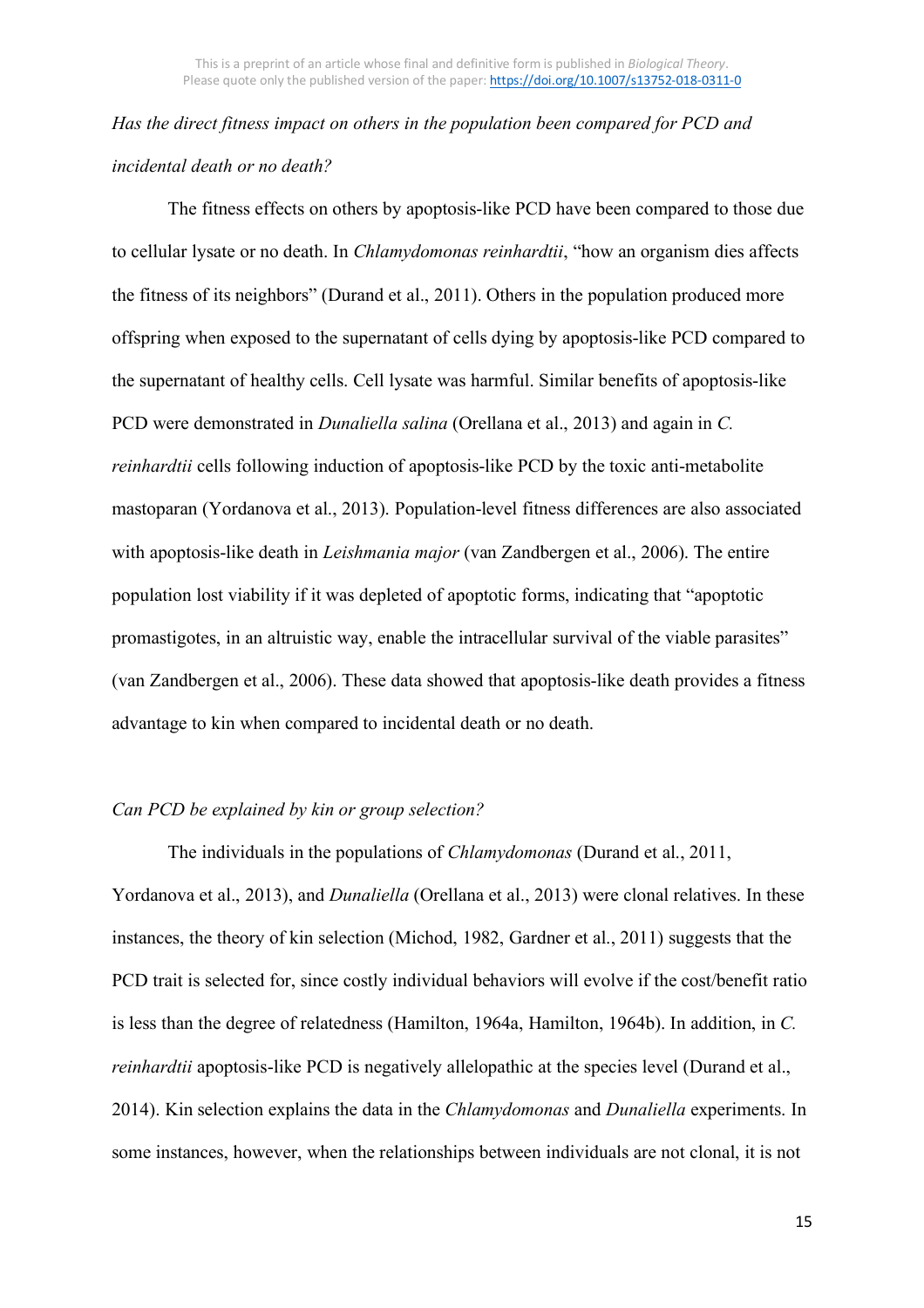clear whether the PCD trait has been selected for. In the *Saccharomyces* experiments (Fabrizio et al., 2004, Herker et al., 2004), for example, it was a mutant subpopulation that benefited preferentially from PCD (Fabrizio et al., 2004).

Some of the most direct evidence that PCD is selected for comes from the group selection experiments using *E. coli*, where one population with PCD outcompeted one without (Refardt et al., 2013). This occurred even when the group did not comprise clonal relatives. Kin selection and group selection can be considered functional equivalents (Lehmann et al., 2007, Marshall, 2011), but they are causally not the same (detailing the causal representations of the different process is beyond the scope of this paper and the reader is referred elsewhere, see Okasha, 2016). It seems therefore, that both kin and group selection are required to explain situations where it is demonstrated that PCD is selected for.

### *Are there any in vivo or field data on PCD?*

It has been suggested that "laboratory microorganisms that have been cultured for long periods under optimized conditions might differ markedly from those that exist in natural ecosystems" (Palkova, 2004). It is true that many of the model organisms used in the above experiments have been in long-term laboratory culture, such as the *Chlamydomonas* and *Saccharomyces* isolates. However, the phytoplankton-archaeon system (Orellana et al., 2013) was isolated from the Great Salt Lake, United States, and the experimental results in *Saccharomyces* were confirmed in yeast cells from organically grown Californian red grapes (Fabrizio et al., 2004). In addition, the dinoflagellate *Peridinium gatunense* used to study PCD synchronization in populations was isolated from Lake Kinneret, Israel (Vardi et al., 2007). The *L. major* studies were conducted in vitro and in vivo (van Zandbergen et al., 2006). Given these findings, it seems reasonable to assume that the data from the fitness experiments above are applicable to natural settings.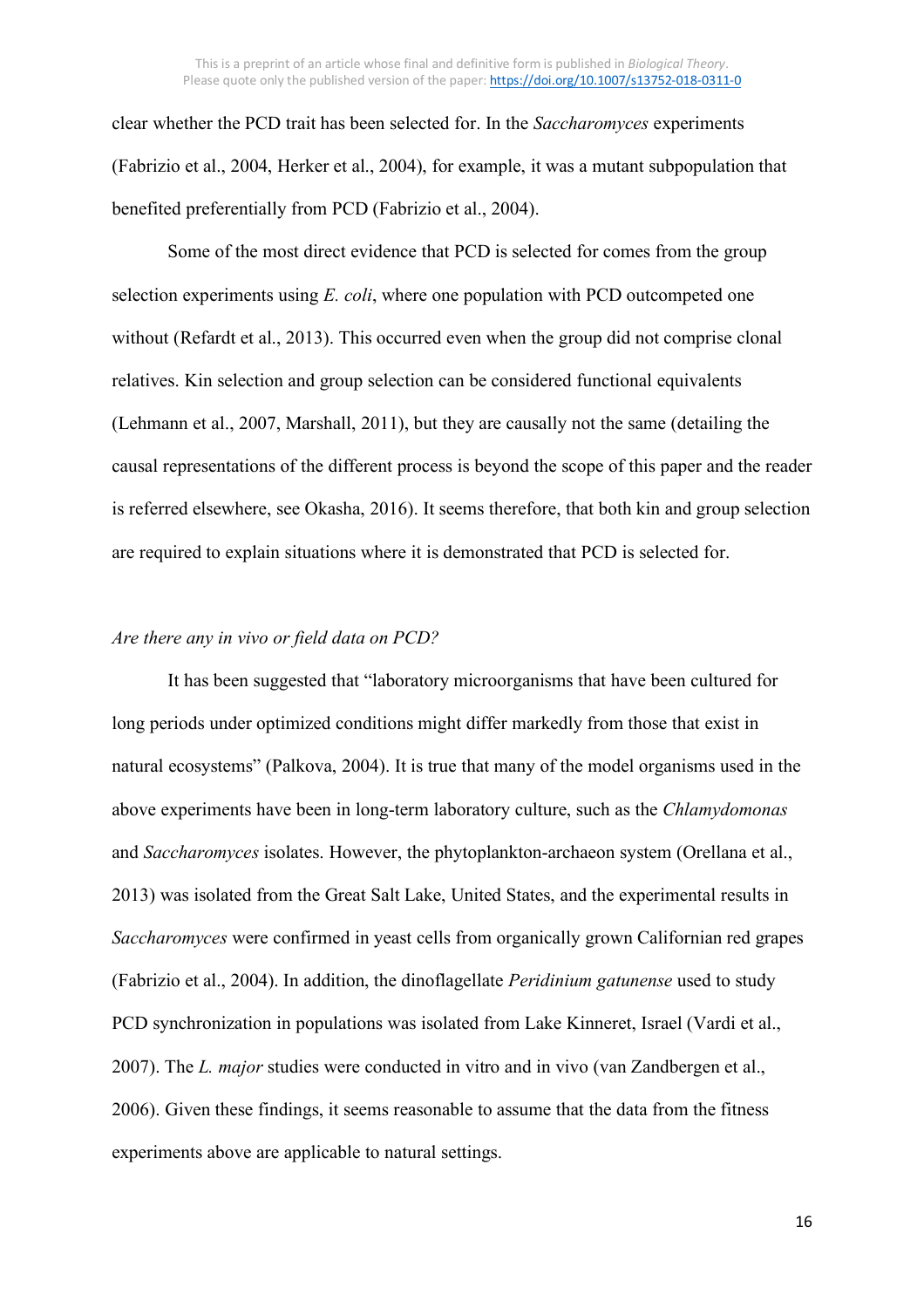### *What can be concluded from the answers to the above questions?*

In some instances, at least, PCD has a positive effect on group fitness and the PCD character itself has been selected for. Apparent PCD is not always pleiotropic and the null hypothesis that PCD is a neutral event is falsified.

### **PCD as an Adaptation for Death**

We argued above that what distinguishes true PCD from other forms of death is that in true PCD death itself has been selected for—it is not a mere by-product of selection for other adaptations. When PCD-like death is not an adaptation, when it is secondary to another adaptation (death from autophagy, for example), or when it is a by-product pleiotropically linked to some other essential function, such death should be considered ersatz PCD, not true PCD (Table 2, Figure 1). Because this distinction is based on an adaptation for death, we must consider how such an adaptation can come about

In considering whether a trait is an adaptation, we should distinguish between traits that are adaptive (have a current fitness benefit) from those that are an adaptation (are due to an evolutionary response to past selection for the trait) (van Valen, 2009). Thus, we must distinguish PCD being adaptive (there are group-level benefits that may themselves not be the result of adaptation), from it being an adaptation (where the fitness effects of PCD on others in the population have been selected for, and there has been an evolutionary response to this selection).

The central question concerning PCD as a group-level adaptation is the relationship between the PCD trait and the fitness of groups of cells that manifest the trait. How should this relationship between PCD and selection be formulated to include the full range of the PCD trait (or character) discussed above? Okasha phrases the issue more generally and asks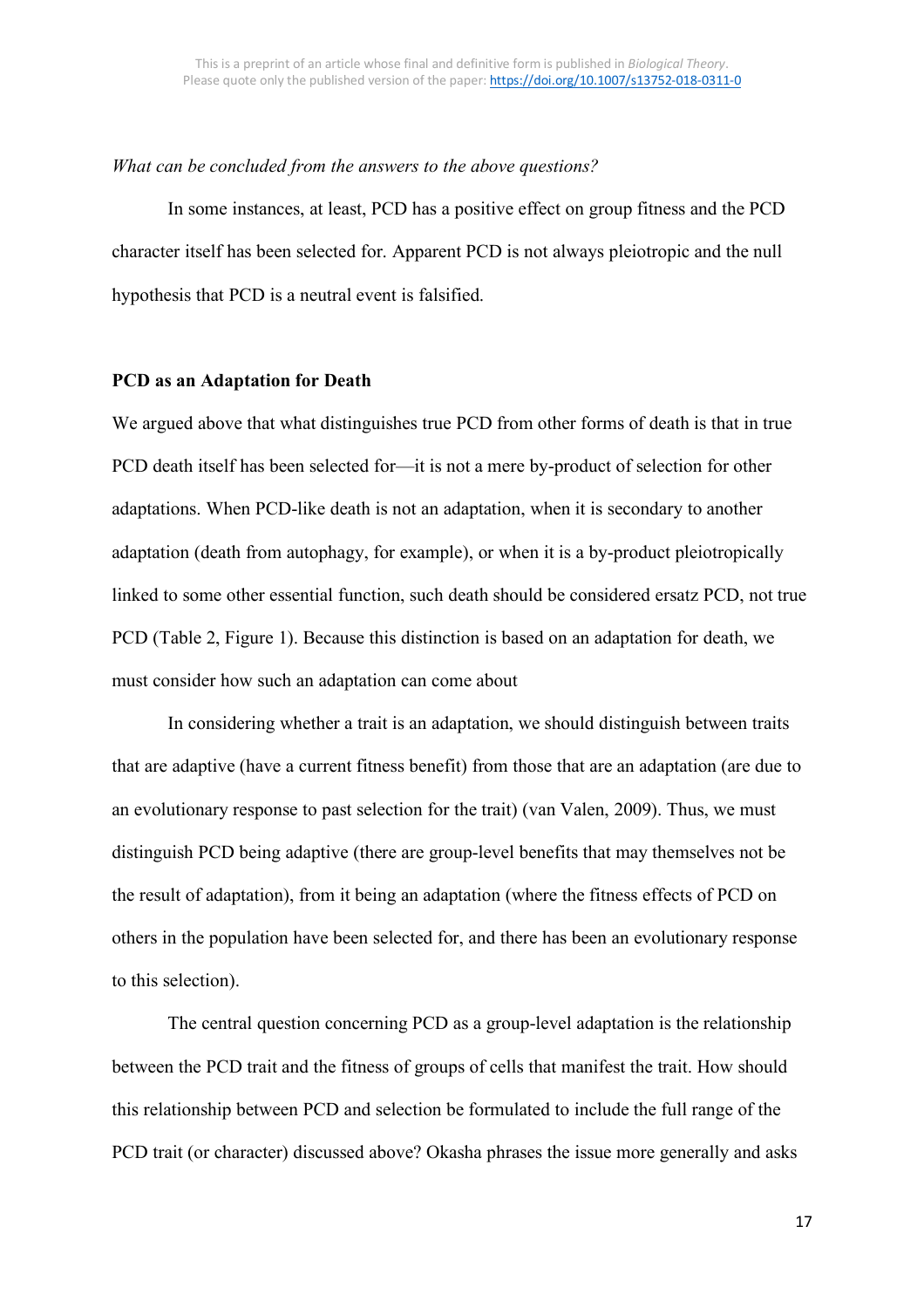the question, "when is a character-fitness covariance indicative of direct selection at the level in question, and when is it a by-product of selection at another level?" (Okasha, 2006). We will use the Price equation to examine this question.

### **The Price Formalism and PCD**

The Price equation (Price, 1972, Price, 1995) has been used extensively to examine the levels-of-selection problem as it applies to a range of questions in evolution (Damuth and Heisler, 1988, Frank, 1998, Michod, 1999, Queller, 1992, Sober and Wilson, 1998). Here we use the Price formalism adopted by Okasha (Okasha, 2006) for MLS1 (multilevel selection type 1) to examine the levels-of-selection problem in PCD. Our rationale is that the experimental designs that tested for group-level effects are appropriate for MLS1 (groups are aggregates of individuals and the individuals are the focal units) as opposed to MLS2 (where the group is the focal unit). The reduced version of the Price equation is

$$
\overline{w}\Delta \overline{z} = Cov(w_i, z_i) \tag{Eq. 1}
$$

where  $\overline{w}$  is the average individual fitness,  $\Delta \overline{z}$  is the change in the average of the character trait (in this case PCD) from one generation to the next and  $Cov(w_i, z_i)$  is the covariance between fitness and character trait for the i<sup>th</sup> individual. The overall character-fitness covariance of the entire population comprises two parts: the covariance between groups and the average (or expected) covariance within groups

$$
Cov(w_i, z_i) = Cov(W, Z) + E(Cov(w, z))
$$
 (Eq. 2)

which allows us to rewrite the product of the average fitness and average change in character trait of the population as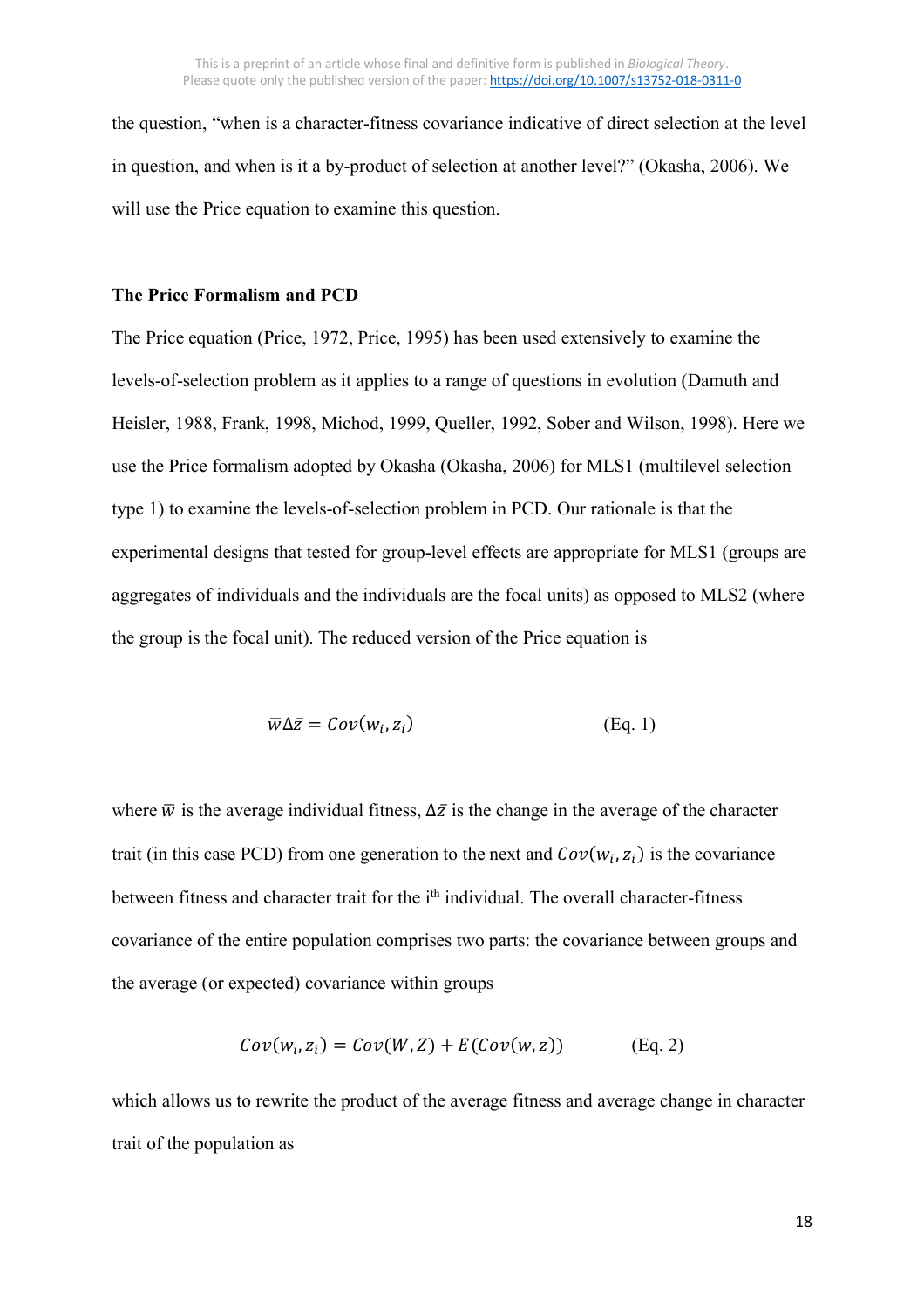$$
\overline{w}\Delta \overline{z} = Cov(W, Z) + E(Cov(w, z))
$$
 (Eq. 3)

For any individual, the mean fitness and the change in the mean of the character depend on the covariance at the level of the group (first term) and at the level of individuals in the group (second term). The question of PCD as a group-level adaptation hinges on knowing whether both terms in the Price equation are necessary to explain the observed data. In other words, can  $\overline{w}\Delta \overline{z}$  be explained by the second term alone (covariance at the level of the individual cell), or is the first term (covariance at the group level) also required to explain the empirical observations?

There are two points worth noting before interpreting the empirical data with Eq. 3. First, we assume there is no transmission bias in PCD and that the trait is transmitted faithfully from parent to offspring and the evolutionary change is due to natural selection alone. We acknowledge that this does not separate fitness effects from transmission bias, should there be any. There are different decompositions of the equation that deal adequately with this separation (Luque, 2017), however, these include additional terms for which there are no empirical data. More importantly, the assumption of no transmission bias is actually a worst-case scenario, because individuals with the PCD trait die or have lower viability or reproductive potential. If there is any transmission bias at the individual level, it diminishes the evolutionary response to natural selection rather than enhancing it, since the trait is not passed faithfully from parent to offspring. Second, it should also be remembered that the character "*z*" in question, PCD, is treated as a continuous trait (see above). The loss of viability is graded and non-discrete. At one end PCD may simply be a transient hiatus in cell cycle progression. At the other end of the scale there is the immediate implementation of the genetic program for death. Between these two extremes there are "degrees of death" like prolonged arrest in the cell cycle, senescence or some other loss of viability, encystation and spore formation, and degrees of autophagy.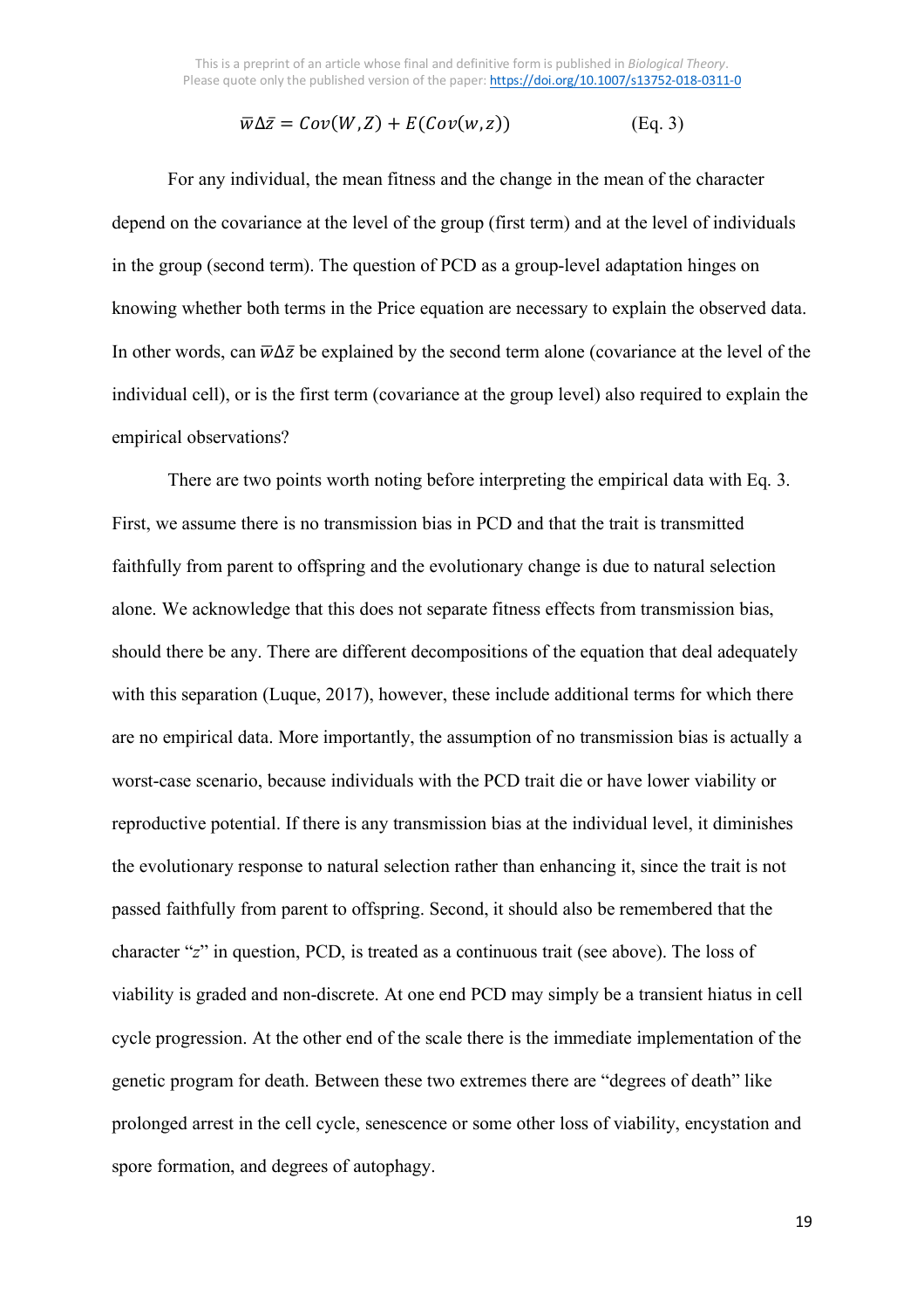The experiments with *E. coli* (Refardt et al., 2013), *L. major* (van Zandbergen et al., 2006), *D. salina* (Orellana et al., 2013) and *C. reinhardtii* (Durand et al., 2014, Durand et al., 2011) are some of those that are accessible for interpretation with the Price equation. Calculating the covariance was not the aim in these experiments, but what is clear from the data, and indeed intuitively obvious, is that fitness and PCD have an inverse relationship. As the PCD pathway is implemented, the cell gradually dies and fitness decreases. The second term in Eq. 3,  $E(Cov(w,z))$ , is negative. The experimental results showed that in cultures where PCD occurred, the remaining individuals produced more offspring. In Eq. 3, the lefthand side is positive since the change in PCD (∆̅) (this was measured directly in the *E. coli* experiments) is positive. The second term on the right-hand side, the individual characterfitness covariance, is negative. We can conclude, therefore, that the term  $Cov(W, Z)$  must be positive.

Interpreting the empirical data with the Price equation, thus reveals that at the group level PCD and fitness covary positively. In other words, there is selection at the group level.

### **Group-Level Effects, PCD, and the Many Meanings of "Adaptation"**

The experimental data for PCD in unicellular organisms and an interpretation with the Price equation provide evidence that apoptosis-like PCD in *L. major* (van Zandbergen et al., 2006), *D. salina* (Orellana et al., 2013), *C. reinhardtii* (Durand et al., 2014, Durand et al., 2011) and phage-induced PCD in *E. coli* (Refardt et al., 2013) enhance fitness at a group level, and thus that this is selected for. As Refardt et al. state, PCD is an "altruism [that] can evolve, even when relatedness is low." Can we conclude that the character is therefore an adaptation, which will justify the usage of this term in our definition? A review of the debates over how to understand adaptation is beyond the scope of this article and the reader is referred elsewhere (Gardner, 2017, Gould and Lewontin, 1979, Gould and Lloyd, 1999, Gould and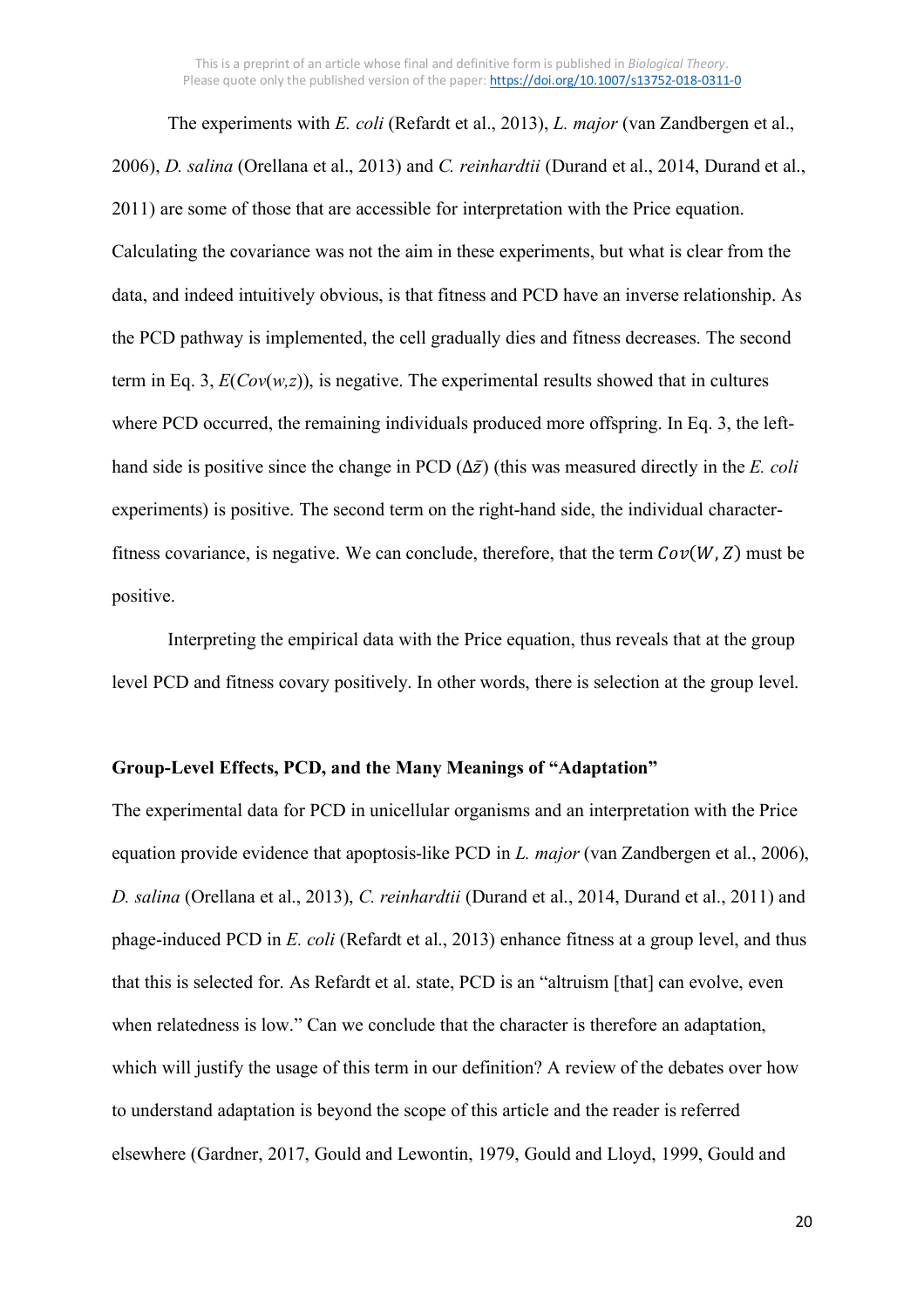Vrba, 1982, Hendry and Gonzalez, 2008, Reeve and Sherman, 1993, Rose and Lauder, 1996, Sansom, 2003, van Valen, 2009, Williams, 1966). But to clarify its inclusion in our definition, it is necessary to state our own understanding of the term.

Some biologists argue for an ahistorical conception of adaptation, in which an increase in fitness causally related to a character is sufficient to infer that the character is an adaptation (Reeve and Sherman, 1993). In a sense, this is saying that the trait is currently adaptive (as opposed to it being an adaptation), and the PCD data above easily pass this evaluation. The received view, however, is that a trait is an adaptation only if it has a particular evolutionary history (van Valen, 2009).This evolutionary history, as Williams argues, must involve the trait exhibiting a demonstrable fit to some function (Williams, 1966). In this case, there are less empirical data. The experiments in *E. coli*, however, do fulfill this more stringent criterion, since the abortive infection system (Abi) is demonstrably tied to cell death (Refardt et al., 2013). There is also no other cellular function associated with any of the molecular components leading to PCD. In the experiments using *L. major*, *C. reinhardtii,* and *D. salina*, this criterion for adaptation was not specifically investigated.

## **Conclusion**

In this essay, we have examined the different definitions and meanings of PCD. Mechanistic definitions have hindered attempts to understand the meaning and evolutionary ecology of PCD. The same mechanism may be adaptive in one organism, but a neutral or deleterious result of pleiotropy in another. Instead, we propose an evolutionary definition of PCD that is agnostic of the cellular mechanisms. This definition takes into account the evolutionary history of the trait with respect to its function and the selective history of that function. We claim that the definition of PCD as *an adaptation to abiotic or biotic environmental stresses resulting in the death of the cell* is justified. However, we acknowledge that, to date, there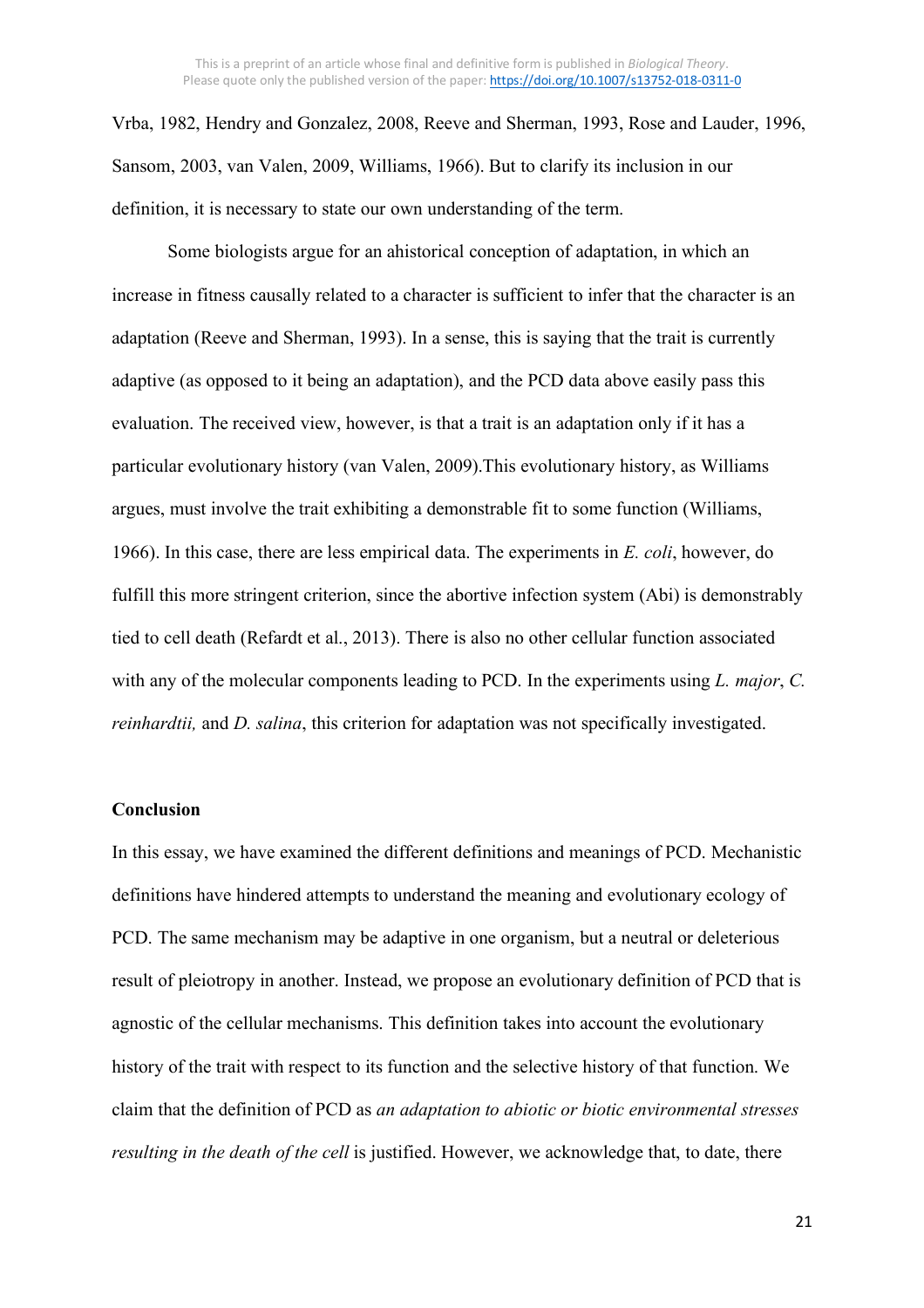have been only a few experiments performed that included all of the most stringent criteria for labeling a trait an adaptation.

We conclude that true PCD is an adaptation resulting from group-level selection, although what exactly the group is will depend on the ecological context. It may comprise kin (Michod, 1982, Gardner et al., 2011), genetically unrelated individuals (Sober and Wilson, 1994), or even holobionts (Roughgarden et al., 2017) in the case of phytoplankton and their associated microbiome. In instances where what appears to be PCD has itself not been selected for, but is the result of nonadaptive processes, this is ersatz PCD, not true PCD. We hope that this way of distinguishing PCD from related phenomena will help to resolve disputes concerning the evolution of microbial cell death and benefit future empirical studies.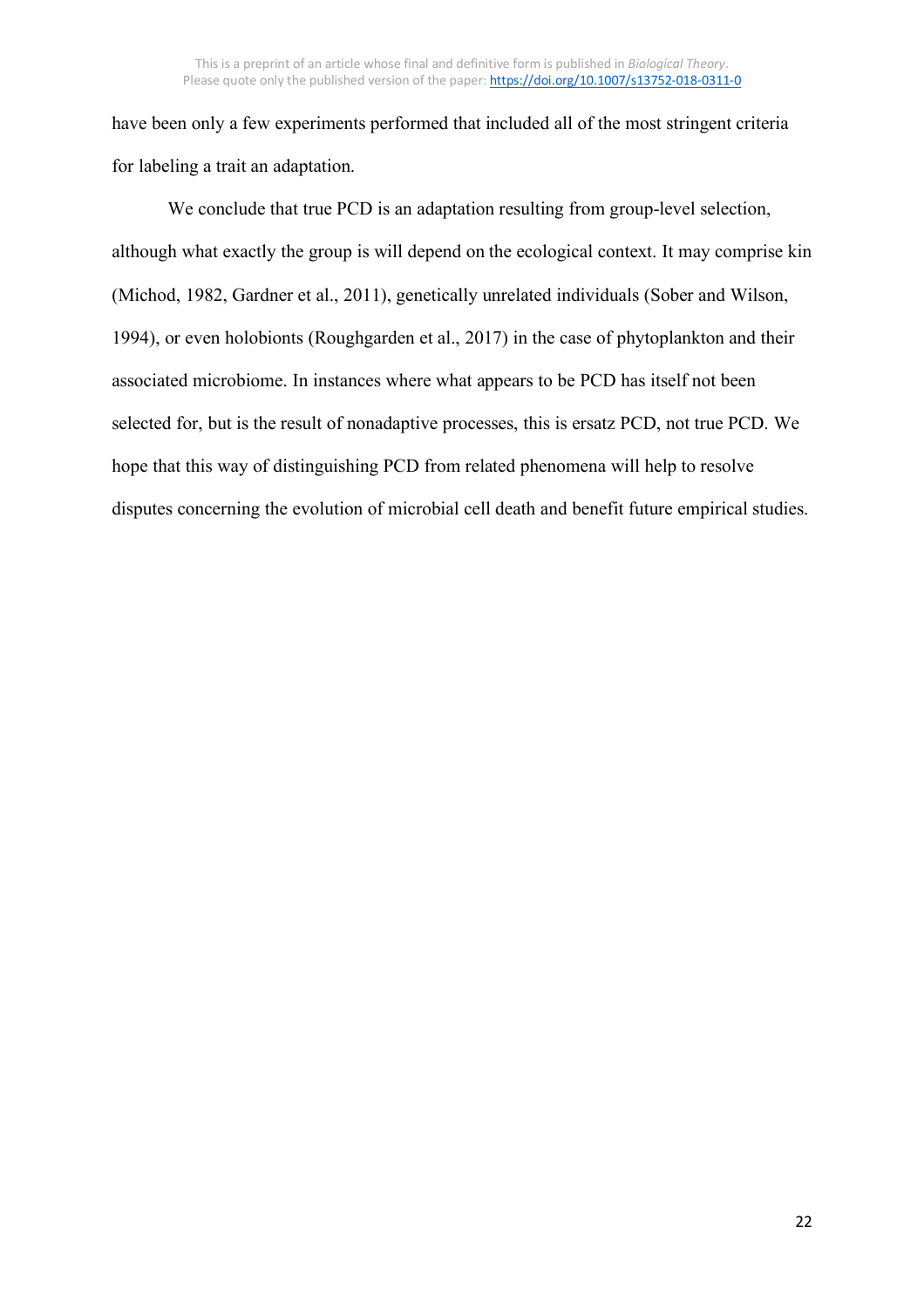# **Table 1 The many meanings of programmed cell death in unicellular organisms**

Mortality in unicellular organisms is a poorly defined concept. The references listed here provide a range of the different terms, definitions, interpretations, or contexts employed.

| Term(s)            | Definition, interpretation, or context                      | Reference(s)      |
|--------------------|-------------------------------------------------------------|-------------------|
| Self-              | There is "no such thing as a <i>bona fide</i> genetic death | (Ameisen, 2002)   |
| destruction,       | program in cells."                                          |                   |
| physiological      |                                                             |                   |
| cell death,        |                                                             |                   |
| <b>PCD</b>         |                                                             |                   |
| <b>Cell death</b>  | In CDP "the cell is the system whose constitutive           | (Ratel et al.,    |
| program            | elements are its own genes and proteins which are           | 2001)             |
| (CDP)              | involved in the molecular mechanisms of cell death."        |                   |
| <b>Active cell</b> | ACD is "any cell death process that is genetically          | (Nedelcu et al.,  |
| death (ACD)        | determined, energy dependent, and proceeds through          | 2011)             |
|                    | a series of organized steps."                               |                   |
| Chronological      | "Apoptosis is a form of cellular suicide that leads to      | (Fabrizio et al., |
| aging or           | the rapid removal of unwanted or damaged cells."            | 2004, Herker et   |
| apoptosis          |                                                             | al., 2004)        |
| Programmed         | POD is "organismal death that results directly from         | (Pepper et al.,   |
| organismal         | an active process that is internally controlled and         | 2013)             |
| death (POD)        | regulated by the organism."                                 |                   |
| <b>PCD</b>         | PCD is "cell death resulting from gene expression           | (Franklin et al., |
|                    | within the moribund cell."                                  | 2006)             |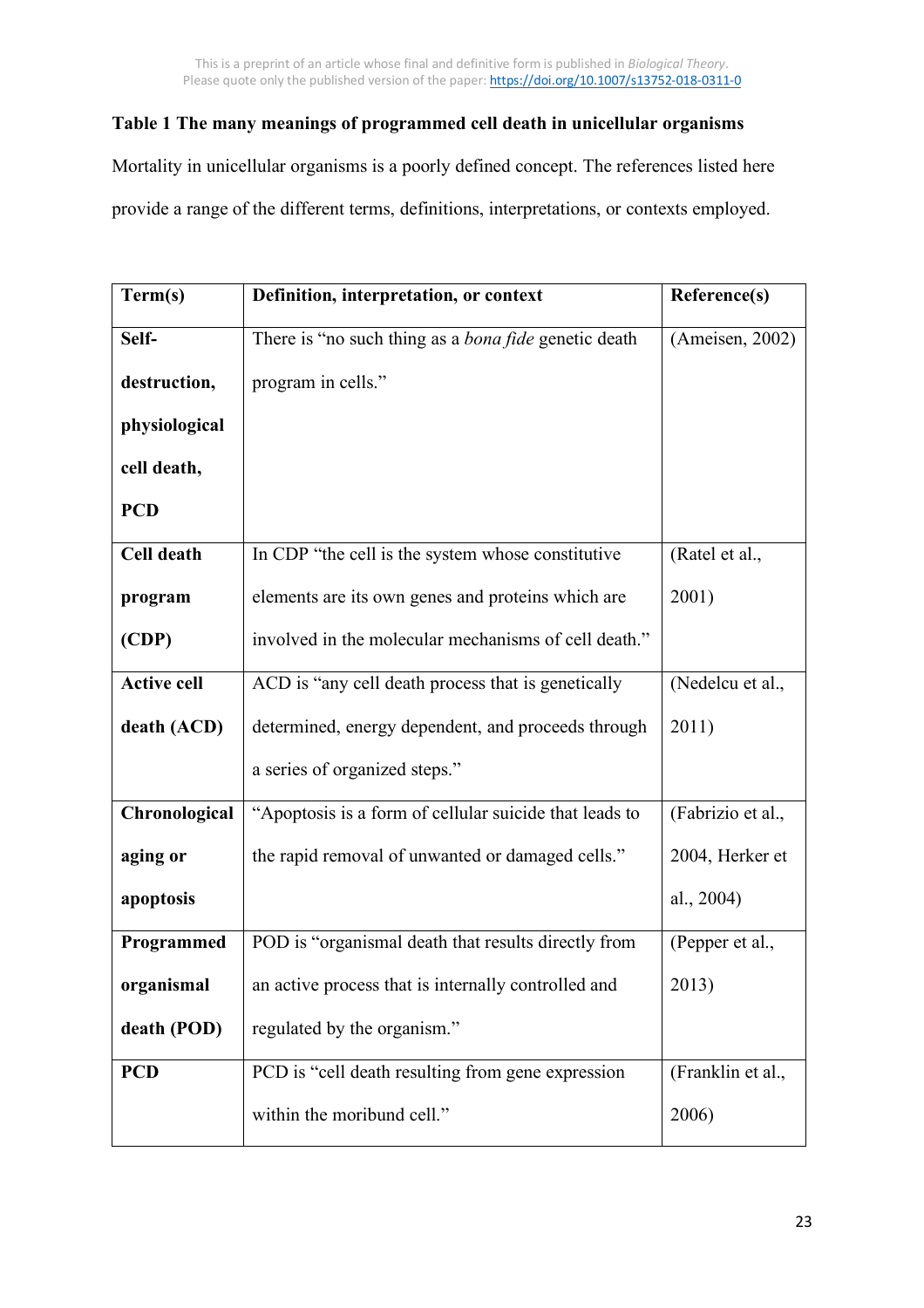| <b>Abortive</b>  | "The Abi system could reflect an altruistic act that     | (Refardt et al., |
|------------------|----------------------------------------------------------|------------------|
| infection        | allows infected bacteria to commit suicide in order to   | 2013)            |
| system (Abi),    | prevent parasite transmission to nearby relatives."      |                  |
| altruistic       |                                                          |                  |
| death            |                                                          |                  |
| $maxEF-$         | <i>mazEF</i> action causes individual cells to die by "a | (Hazan and       |
| mediated cell    | regulatable chromosomal toxin-antitoxin module."         | Engelberg-       |
| death            |                                                          | Kulka, 2004)     |
| <b>Autophagy</b> | An explicit definition is not provided, rather the       | (Jiménez et al., |
| morphotype       | features of the autophagy morphotype are described.      | 2009)            |
| <b>PCD</b>       | PCD "confers a selective advantage to a population       | (Vardi et al.,   |
|                  | during subsequent seasons."                              | 1999)            |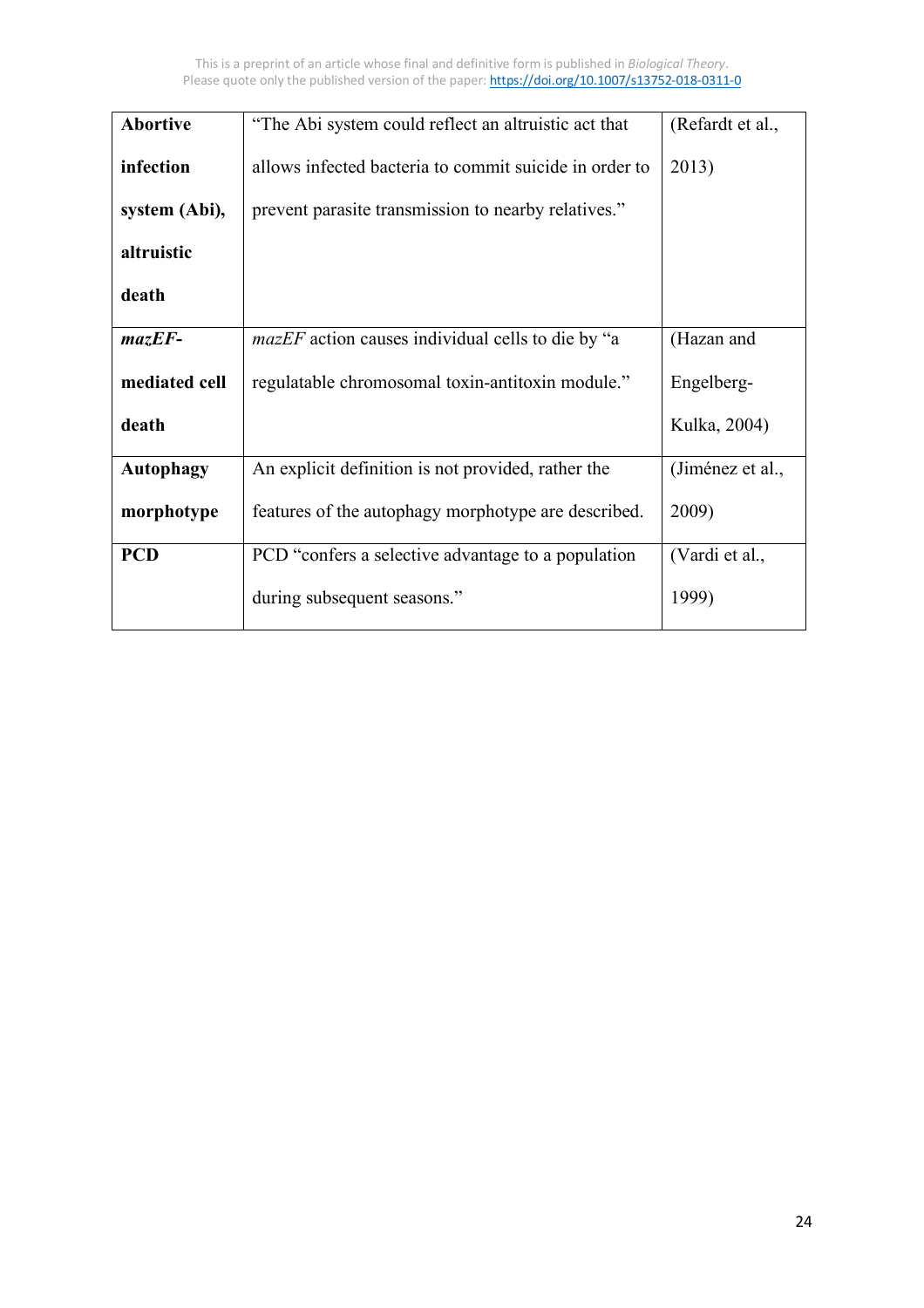# **Table 2 Evolutionary definitions of death in unicellular organisms**

Three different kinds of death are defined in this article: (1) *PCD* is an adaptation to abiotic or biotic environmental stresses resulting in the death of the cell; (2) *ersatz PCD* is also intrinsic to the cell, but the death phenotype itself has not been selected for (examples include pleiotropy, genetic drift, and trade-offs); (3) *incidental death* is death due to causes extrinsic to the cell, for example through physicochemical damage. The evolutionary definitions are not based on specific biochemical mechanisms. The same taxon may exhibit PCD and ersatz PCD. For example, PCD in *E. coli* is an adaptation to viral invasion, and ersatz PCD occurs in *E. coli* as a side effect of the mazEF addition module. Similarly, the same mechanism can have different evolutionary histories. Autophagy, for example, is adaptive in *D. discoideum* because of the developmental stage of forming stalk structures. However, the same mechanism appears to be pleiotropic in *D. viridis*. The phenomenon of aging is intentionally excluded since it is itself a source of much debate without consensus for an evolutionary definition. Aging is, however, different from the three kinds of death defined here (see text).

| Types of death in | <b>Evolutionary</b>   | <b>Examples</b>                             |
|-------------------|-----------------------|---------------------------------------------|
| unicellular       | definition            |                                             |
| organisms         |                       |                                             |
| <b>PCD</b>        | PCD is an             | E. coli (Refardt et al., 2013)              |
|                   | adaptation to         | C. reinhardtii (Durand et al., 2014, Durand |
|                   | abiotic or biotic     | et al., 2011, Durand et al., 2016,          |
|                   | environmental         | Yordanova et al., 2013)                     |
|                   | stresses resulting in | D. salina (Orellana et al., 2013)           |
|                   | the death of the      |                                             |
|                   | cell.                 |                                             |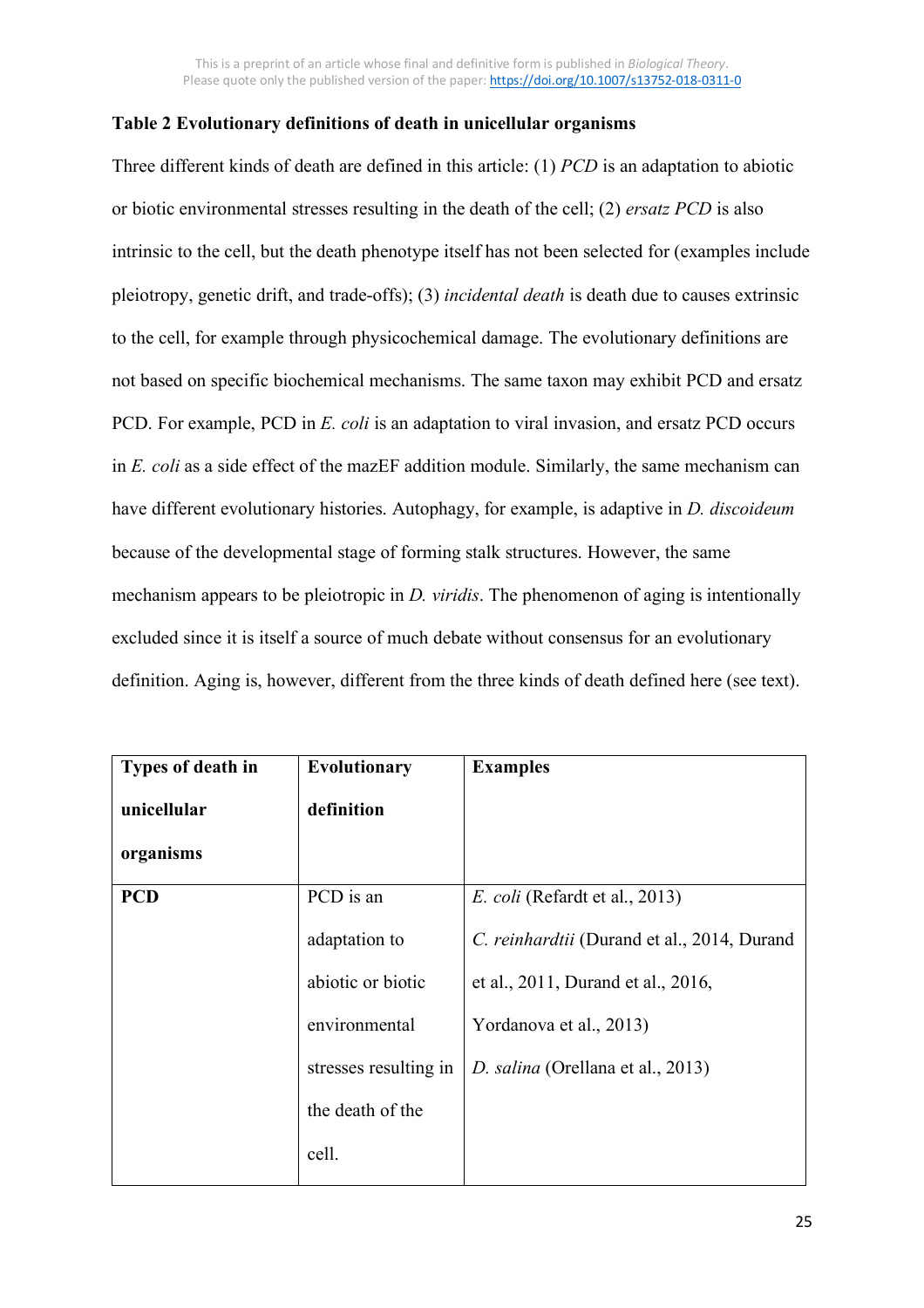|                   |                        | D. discoideum (Cornillon et al., 1994, Lam                                                                                                 |  |
|-------------------|------------------------|--------------------------------------------------------------------------------------------------------------------------------------------|--|
|                   |                        | et al., 2007, Luciani et al., 2017, Olie et al.,<br>1998)<br><i>L. major</i> (van Zandbergen et al., 2006, van<br>Zandbergen et al., 2010) |  |
|                   |                        |                                                                                                                                            |  |
| <b>Ersatz PCD</b> | Ersatz PCD is          | E. coli (Hazan and Engelberg-Kulka, 2004,                                                                                                  |  |
|                   | intrinsic to the cell  | Hazan et al., 2004)                                                                                                                        |  |
|                   | but the trait itself   | D. viridis (Jiménez et al., 2009)                                                                                                          |  |
|                   | has not been           | D. tertiolecta (Segovia et al., 2003)                                                                                                      |  |
|                   | selected for death.    |                                                                                                                                            |  |
| Incidental death  | Incidental death is    | Any organism                                                                                                                               |  |
|                   | extrinsic to the cell. |                                                                                                                                            |  |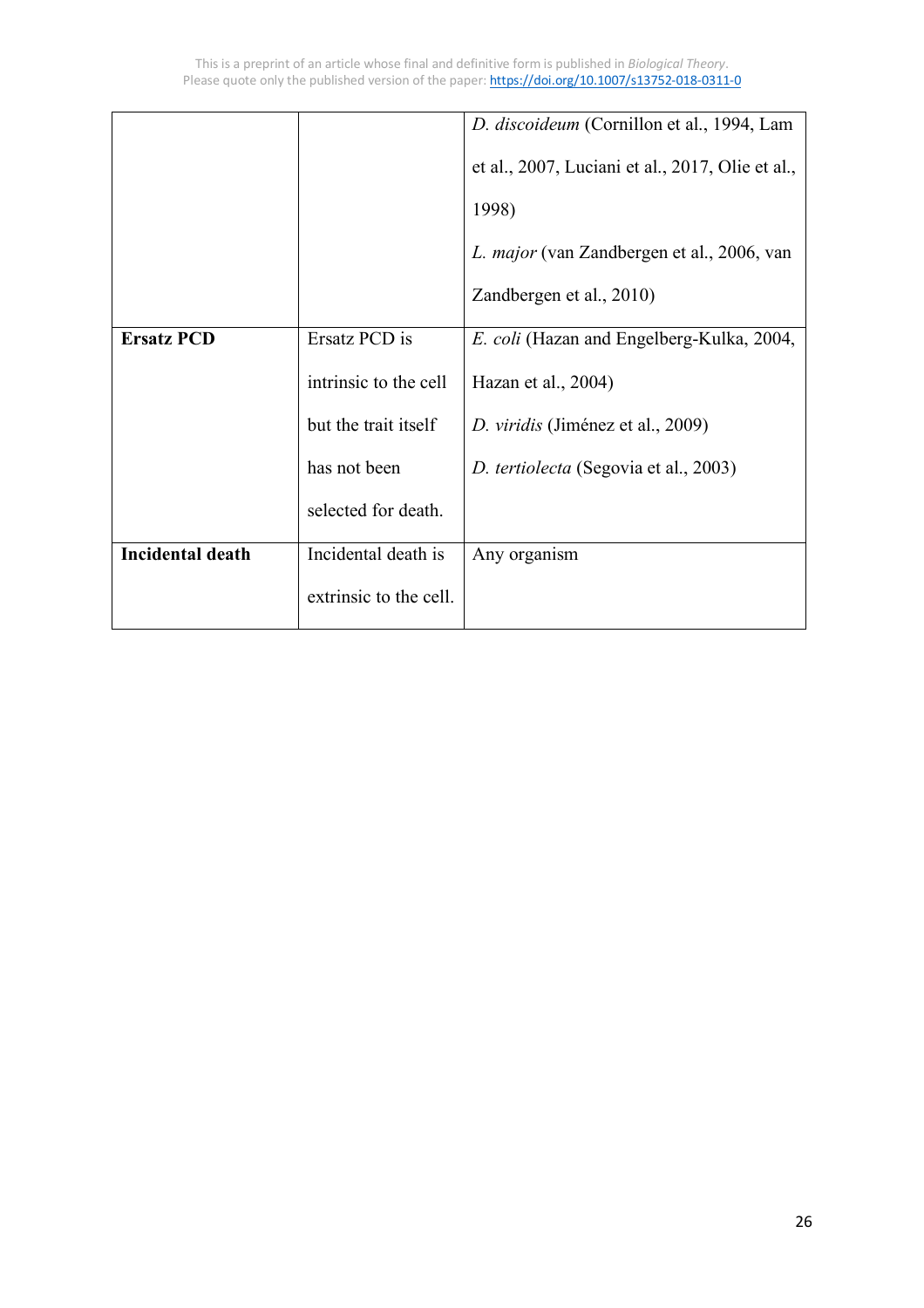

**Fig 1 The evolution of death in unicellular organisms**

Mortality in a population of healthy cells may take the following forms. (A) *Incidental death*, in which cells can be damaged by physical or chemical means and die from extrinsic insults. As a result, cellular contents are liberated into the external microenvironment and may harm others. (B) *Ersatz PCD*, in which the cell death phenotype is the result of internal cues, but the mechanism involved is not an adaptation for this death. (C, D) *PCD*, in which the phenotype is an adaptation for death and evolves by kin/group selection. The mechanisms may vary and two examples are illustrated. In (C), PCD limits or aborts the spread of viruses through the population (Refardt et al., 2013, Vardi et al., 2012).(Refardt et al., 2013, Vardi et al., 2012) In (D), the fitness advantages are provided by nutritional resources or chemical signals. In (E), microbial communities comprising different taxa may exhibit multiple kinds of death (incidental, ersatz PCD and PCD) with multiple downstream effects in the community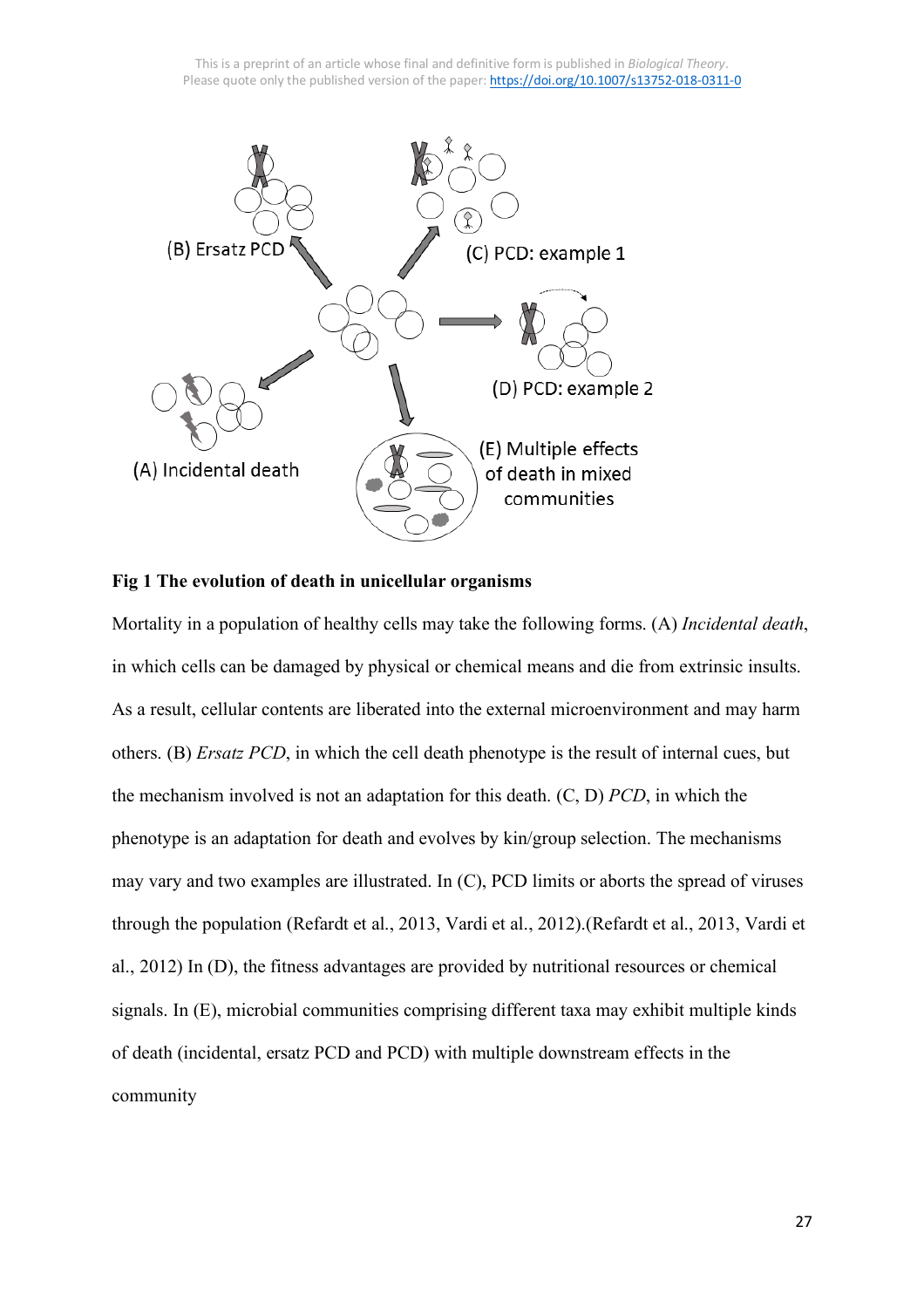# **Acknowledgments**

PMD is supported by grants from the National Research Foundation (South Africa) and the

Centre of Excellence for Palaeosciences. We thank Andrew Ndhlovu, Victor Luque, and two

anonymous reviewers for helpful comments that improved this manuscript significantly.

# **References**

- AFFENZELLER, M. J., DAREHSHOURI, A., ANDOSCH, A., LUTZ, C. & LUTZ-MEINDL, U. 2009. PCD and autophagy in the unicellular green alga Micrasterias denticulata. *Autophagy,* 5**,** 854-5.
- AL-OLAYAN, E. M., WILLIAMS, G. T. & HURD, H. 2002. Apoptosis in the malaria protozoan, Plasmodium berghei: a possible mechanism for limiting intensity of infection in the mosquito. *Int J Parasitol,* 32**,** 1133-43.
- AMEISEN, J. C. 1996. The origin of programmed cell death. *Science,* 272**,** 1278-9.
- AMEISEN, J. C. 2002. On the origin, evolution, and nature of programmed cell death: a timeline of four billion years. *Cell Death Differ,* 9**,** 367-93.
- ARAVIND, L., DIXIT, V. M. & KOONIN, E. V. 1999. The domains of death: evolution of the apoptosis machinery. *Trends Biochem Sci,* 24**,** 47-53.
- BAR-ZEEV, E., AVISHAY, I., BIDLE, K. D. & BERMAN-FRANK, I. 2013. Programmed cell death in the marine cyanobacterium Trichodesmium mediates carbon and nitrogen export. *ISME J,* 7**,** 2340-8.
- BAYLES, K. W. 2007. The biological role of death and lysis in biofilm development. *Nat Rev Microbiol,* 5**,** 721-6.
- BAYLES, K. W. 2014. Bacterial programmed cell death: making sense of a paradox. *Nat Rev Microbiol,* 12**,** 63-9.
- BERGES, J. A. & CHOI, C. J. 2014. Cell death in algae: physiological processes and relationships with stress. *Perspectives in phycology,* 1**,** 103-112.
- BERGES, J. A. & FALKOWSKI, P. G. 1998. Physiological stress and cell death in marine phytoplankton: Induction of proteases in response to nitrogen or light limitation. *Limnology and Oceanography,* 43**,** 129-135.
- BERMAN-FRANK, I., BIDLE, K. D., HARAMATY, L. & FALKOWSKI, P. G. 2004. The demise of the marine cyanobacterium, Trichodesmium spp., via an autocatalyzed cell death pathway. *Limnology and Oceanography,* 49**,** 997-1005.
- BIDLE, K. D. 2015. The Molecular Ecophysiology of Programmed Cell Death in Marine Phytoplankton. *Annual review of marine science,* 7**,** 341-375.
- BIDLE, K. D. 2016. Programmed Cell Death in Unicellular Phytoplankton. *Curr Biol,* 26**,** R594-607.
- BONNER, J. T. 2013. *Randomness in Evolution,* Princeton, Princeton university press.
- CARMONA-GUTIERREZ, D., BAUER, M. A., ZIMMERMANN, A., AGUILERA, A., AUSTRIACO, N., AYSCOUGH, K., BALZAN, R., BAR-NUN, S., BARRIENTOS, A., BELENKY, P., BLONDEL, M., BRAUN, R. J., BREITENBACH, M., BURHANS, W. C., BUTTNER, S., CAVALIERI, D., CHANG, M., COOPER, K. F., CORTE-REAL, M., COSTA, V., CULLIN, C., DAWES, I., DENGJEL, J., DICKMAN, M. B., EISENBERG, T., FAHRENKROG, B., FASEL, N., FROHLICH, K. U., GARGOURI, A., GIANNATTASIO, S., GOFFRINI, P., GOURLAY, C. W., GRANT, C. M., GREENWOOD, M. T., GUARAGNELLA, N., HEGER, T., HEINISCH, J., HERKER, E., HERRMANN, J. M., HOFER, S., JIMENEZ-RUIZ, A., JUNGWIRTH, H., KAINZ, K., KONTOYIANNIS, D. P., LUDOVICO, P., MANON,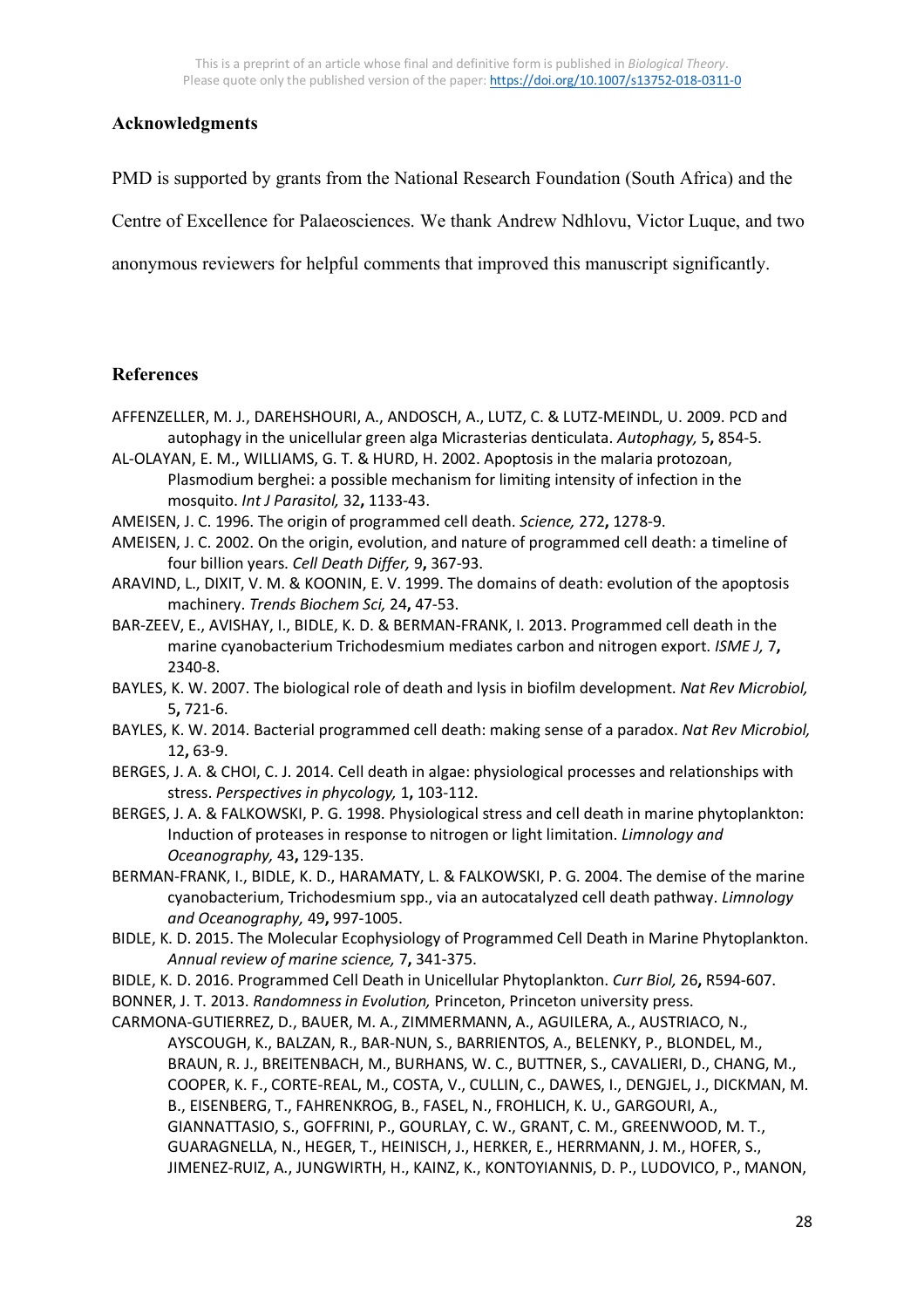S., MARTEGANI, E., MAZZONI, C., MEGENEY, L. A., MEISINGER, C., NIELSEN, J., NYSTROM, T., OSIEWACZ, H. D., OUTEIRO, T. F., PARK, H. O., PENDL, T., PETRANOVIC, D., PICOT, S., POLCIC, P., POWERS, T., RAMSDALE, M., RINNERTHALER, M., ROCKENFELLER, P., RUCKENSTUHL, C., SCHAFFRATH, R., SEGOVIA, M., SEVERIN, F. F., SHARON, A., SIGRIST, S. J., SOMMER-RUCK, C., SOUSA, M. J., THEVELEIN, J. M., THEVISSEN, K., TITORENKO, V., TOLEDANO, M. B., TUITE, M., VOGTLE, F. N., WESTERMANN, B., WINDERICKX, J., WISSING, S., WOLFL, S., ZHANG, Z. J., ZHAO, R. Y., ZHOU, B., GALLUZZI, L., KROEMER, G. & MADEO, F. 2018. Guidelines and recommendations on yeast cell death nomenclature. *Microb Cell,* 5**,** 4-31.

- COLLIN, R. 1906. Recherches cytologiques sur le développment de la cellule nerveuse. *Névrae,* 8**,** 181–308.
- CORNILLON, S., FOA, C., DAVOUST, J., BUONAVISTA, N., GROSS, J. D. & GOLSTEIN, P. 1994. Programmed cell death in Dictyostelium. *J Cell Sci,* 107 ( Pt 10)**,** 2691-704.
- DAMUTH, J. & HEISLER, I. L. 1988. Alternative formulations of of multi-level selection. *Biology and Philosophy,* 3**,** 407-430.
- DEBRABANT, A. & NAKHASI, H. 2003. Programmed cell death in trypanosomatids: is it an altruistic mechanism for survival of the fittest? *Kinetoplastid Biol Dis,* 2**,** 7.
- DEPONTE, M. 2008. Programmed cell death in protists. *Biochim Biophys Acta,* 1783**,** 1396-405.
- DURAND, P. M., CHOUDHURY, R., RASHIDI, A. & MICHOD, R. E. 2014. Programmed death in a unicellular organism has species-specific fitness effects. *Biol Lett,* 10**,** 20131088.
- DURAND, P. M. & COETZER, T. L. 2008. Utility of computational methods to identify the apoptosis machinery in unicellular eukaryotes. *Bioinform Biol Insights,* 2**,** 101-17.
- DURAND, P. M., RASHIDI, A. & MICHOD, R. E. 2011. How an organism dies affects the fitness of its neighbors. *Am Nat,* 177**,** 224-32.
- DURAND, P. M., SYM, S. & MICHOD, R. E. 2016. Programmed Cell Death and Complexity in Microbial Systems. *Curr Biol,* 26**,** R587-93.
- ENGELBERG-KULKA, H., AMITAI, S., KOLODKIN-GAL, I. & HAZAN, R. 2006. Bacterial programmed cell death and multicellular behavior in bacteria. *PLoS Genet,* 2**,** e135.
- ENGELBRECHT, D. & COETZER, T. L. 2013. Turning up the heat: heat stress induces markers of programmed cell death in Plasmodium falciparum in vitro. *Cell Death Dis,* 4**,** e971.
- ERNST, M. 1926. Über Untergang von Zellen während der normalen Entwicklung bei Wirbeltieren. *Z Anat Entwicklungsgesch,* 79**,** 228–262.
- FABRIZIO, P., BATTISTELLA, L., VARDAVAS, R., GATTAZZO, C., LIOU, L. L., DIASPRO, A., DOSSEN, J. W., GRALLA, E. B. & LONGO, V. D. 2004. Superoxide is a mediator of an altruistic aging program in Saccharomyces cerevisiae. *J Cell Biol,* 166**,** 1055-67.
- FISHER, R. M., CORNWALLIS, C. K. & WEST, S. A. 2013. Group formation, relatedness, and the evolution of multicellularity. *Curr Biol,* 23**,** 1120-5.
- FRADE, J. M. & MICHAELIDIS, T. M. 1997. Origin of eukaryotic programmed cell death: a consequence of aerobic metabolism? *Bioessays,* 19**,** 827-32.
- FRANK, S. A. 1998. *Foundations of social evolution,* Princeton, Princeton university press.
- FRANKLIN, D. J., BRUSSARD, C. P. D. & BERGES, J. A. 2006. What is the nature and role of
- programmed cell death in phytoplankton ecology? *European Journal of Phycology,* 41**,** 1-14.
- FRANKLIN, L. R. 2007. Bacreria, sex and systematics. *Philosophy of Science,* 74**,** 69-95.
- GARDNER, A. 2017. The purpose of adaptation. *Interface Focus,* 7**,** 20170005.
- GARDNER, A. & KUMMERLI, R. 2008. Social evolution: this microbe will self-destruct. *Curr Biol,* 18**,** R1021-3.
- GARDNER, A., WEST, S. A. & WILD, G. 2011. The genetical theory of kin selection. *J Evol Biol,* 24**,** 1020-43.
- GLÜCKSMANN, A. 1951. Cell deaths in normal vertebrate ontogeny. *Biol Rev Camb Philos Soc,* 26**,** 59- 86.
- GOULD, S. J. & LEWONTIN, R. C. 1979. The spandrels of San Marco and the Panglossian paradigm: a critique of the adaptationist programme. *Proc R Soc Lond B Biol Sci,* 205**,** 581-98.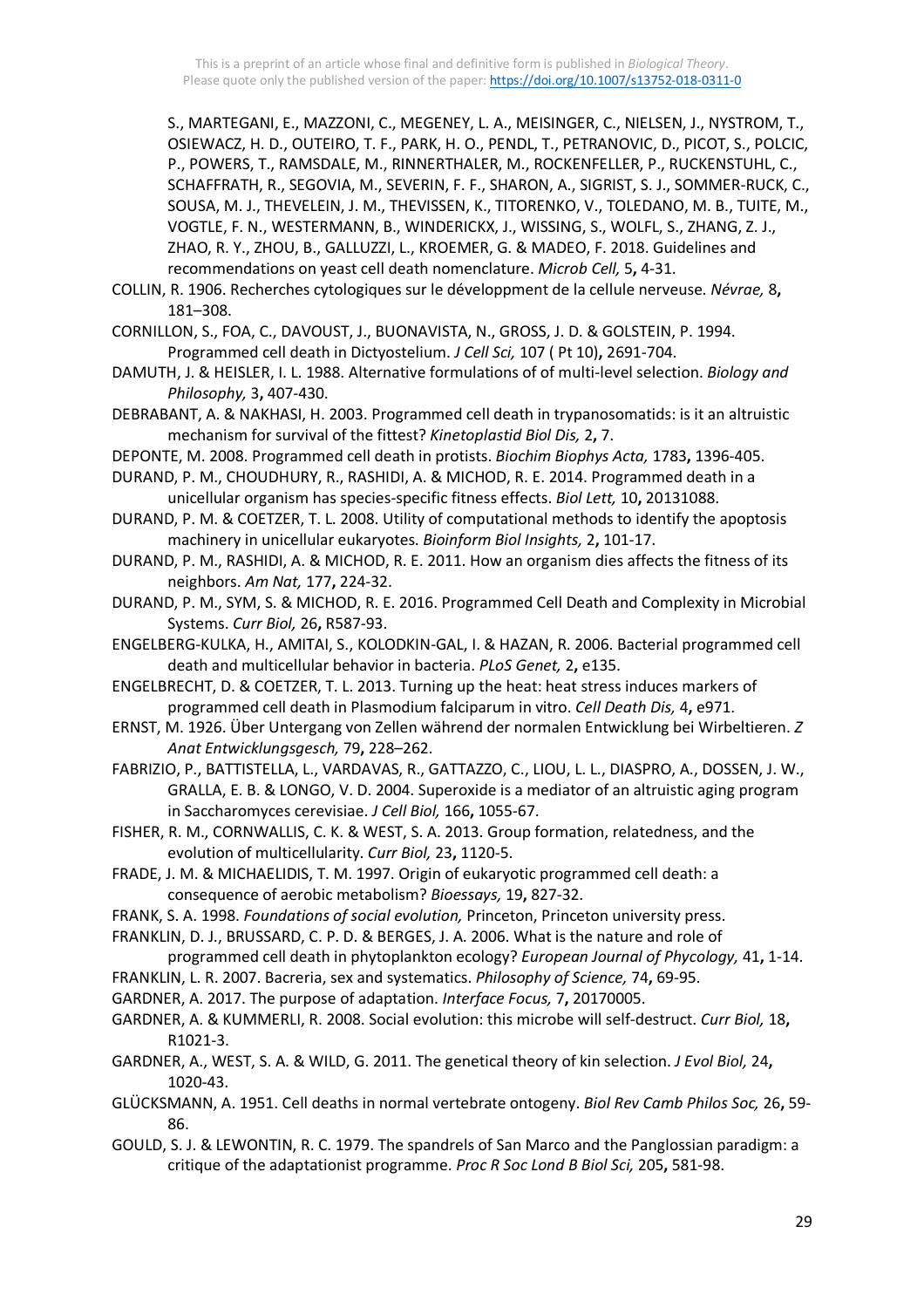- GOULD, S. J. & LLOYD, E. A. 1999. Individuality and adaptation across levels of selection: how shall we name and generalize the unit of Darwinism? *Proc Natl Acad Sci U S A,* 96**,** 11904-9.
- GOULD, S. J. & VRBA, E. S. 1982. Exaptation-a missing term in the sience of form. *Paleobiology,* 8**,** 4- 15.
- HAMBURGER, V. & LEVI-MONTALCINI, R. 1949. Proliferation, differentiation and degeneration in the spinal ganglia of the chick embryo under normal and experimental conditions. *Journal of experimental zoology,* 111**,** 457–501.
- HAMILTON, W. D. 1964a. The genetical evolution of social behaviour. I. *Journal of theoretical biology,* 7**,** 1-16.
- HAMILTON, W. D. 1964b. The genetical evolution of social behaviour. II. *Journal of theoretical biology,* 7**,** 17-52.
- HANSCHEN, E., DAVISON, D. R., GROCHAU-WRIGHT, Z. & MICHOD, R. E. 2018. Individuality and the major evolutionary transitions. *In:* GISSIS, S., LAMM, E. & SHAVIT, A. (eds.) *In: Landscapes of Collectivity in the Life Sciences.* Boston, Mass.: MIT Press.
- HAZAN, R. & ENGELBERG-KULKA, H. 2004. Escherichia coli mazEF-mediated cell death as a defense mechanism that inhibits the spread of phage P1. *Mol Genet Genomics,* 272**,** 227-34.
- HAZAN, R., SAT, B. & ENGELBERG-KULKA, H. 2004. Escherichia coli mazEF-mediated cell death is triggered by various stressful conditions. *J Bacteriol,* 186**,** 3663-9.
- HENDRY, A. P. & GONZALEZ, A. 2008. Whither adaptation? *Biology and Philosophy,* 23**,** 673-699.
- HERKER, E., JUNGWIRTH, H., LEHMANN, K. A., MALDENER, C., FROHLICH, K. U., WISSING, S., BUTTNER, S., FEHR, M., SIGRIST, S. & MADEO, F. 2004. Chronological aging leads to apoptosis in yeast. *J Cell Biol,* 164**,** 501-7.
- IRANZO, J., LOBKOVSKY, A. E., WOLF, Y. I. & KOONIN, E. V. 2014. Virus-host arms race at the joint origin of multicellularity and programmed cell death. *Cell Cycle,* 13**,** 3083-8.
- JIMÉNEZ, C., CAPASSO, J. M., EDELSTEIN, C. L., RIVARD, C. J., LUCIA, S., BREUSEGEM, S., BERL, T. & SEGOVIA, M. 2009. Different ways to die: cell death modes of the unicellular chlorophyte Dunaliella viridis exposed to various environmental stresses are mediated by the caspaselike activity DEVDase. *J Exp Bot,* 60**,** 815-28.
- KACZANOWSKI, S., SAJID, M. & REECE, S. E. 2011. Evolution of apoptosis-like programmed cell death in unicellular protozoan parasites. *Parasit Vectors,* 4**,** 44.
- KALLIUS, E. 1931. Der Zelluntergang als Mechanismus bei der Histio-and Morphogenese. *Verh Anat Ges Suppl Anat Anz,* 72**,** 10–22.
- KAPSETAKI, S. E., TEP, A. & WEST, S. A. 2017. How do algae form multicellular groups? *Evol Ecol Res,* 18**,** 663-675.
- KASUBA, K. C., VAVILALA, S. L. & D'SOUZA, J. S. 2015. Apoptosis-like cell death in photosynthetic unicellular organisms - a review. *Algal research,* 12**,** 126-133.
- KERR, J. F., WYLLIE, A. H. & CURRIE, A. R. 1972. Apoptosis: a basic biological phenomenon with wideranging implications in tissue kinetics. *British journal of cancer,* 26**,** 239.
- KHAN, N. A., IQBAL, J. & SIDDIQUI, R. 2015. Stress management in cyst-forming free-living protists: programmed cell death and/or encystment. *Biomed Res Int,* 2015**,** 437534.
- KIEL, J. A. 2010. Autophagy in unicellular eukaryotes. *Philos Trans R Soc Lond B Biol Sci,* 365**,** 819-30.
- KLIM, J., GLADKI, A., KUCHARCZYK, R., ZIELENKIEWICZ, U. & KACZANOWSKI, S. 2018. Ancestral State Reconstruction of the Apoptosis Machinery in the Common Ancestor of Eukaryotes. *G3 (Bethesda),* 8**,** 2121-2134.
- KOONIN, E. & ARAVIND, L. 2002. Origin and evolution of eukaryotic apoptosis: the bacterial connection. *Cell death and differentiation,* 9**,** 394-404.
- KOONIN, E. V. 2011. *The Logic of Chance: The Nature and Origin of Biological Evolution,* Upper Saddle River, FT Press.
- KOONIN, E. V. 2016. Splendor and misery of adaptation, or the importance of neutral null for understanding evolution. *BMC Biol,* 14**,** 114.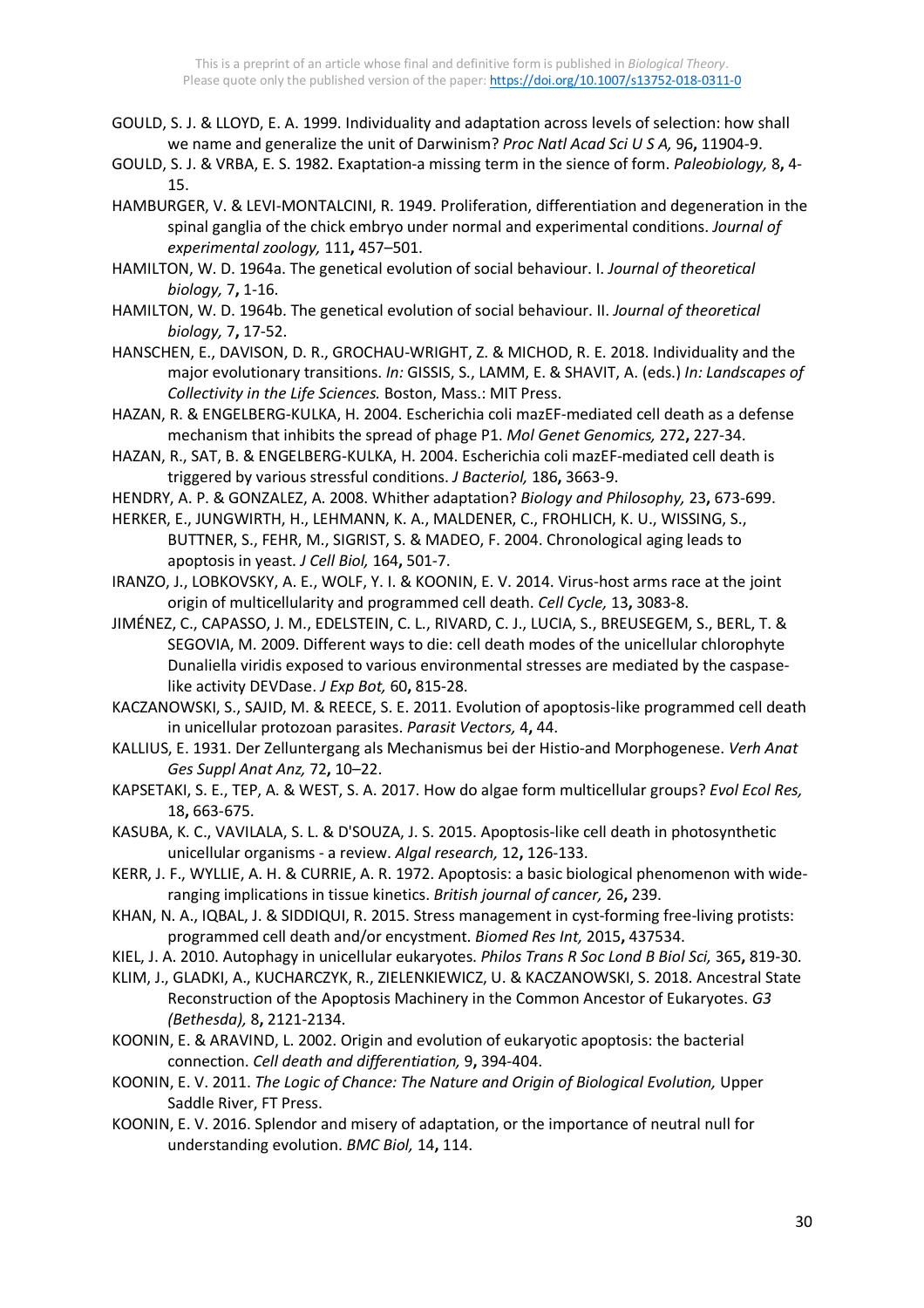KROEMER, G., GALLUZZI, L., VANDENABEELE, P., ABRAMS, J., ALNEMRI, E. S., BAEHRECKE, E. H., BLAGOSKLONNY, M. V., EL-DEIRY, W. S., GOLSTEIN, P., GREEN, D. R., HENGARTNER, M., KNIGHT, R. A., KUMAR, S., LIPTON, S. A., MALORNI, W., NUNEZ, G., PETER, M. E., TSCHOPP, J., YUAN, J., PIACENTINI, M., ZHIVOTOVSKY, B., MELINO, G. & NOMENCLATURE COMMITTEE ON CELL, D. 2009. Classification of cell death: recommendations of the Nomenclature Committee on Cell Death 2009. *Cell Death Differ,* 16**,** 3-11.

LAM, D., LEVRAUD, J. P., LUCIANI, M. F. & GOLSTEIN, P. 2007. Autophagic or necrotic cell death in the absence of caspase and bcl-2 family members. *Biochem Biophys Res Commun,* 363**,** 536- 41.

LAUN, P., PICHOVA, A., MADEO, F., FUCHS, J., ELLINGER, A., KOHLWEIN, S., DAWES, I., FROHLICH, K. U. & BREITENBACH, M. 2001. Aged mother cells of Saccharomyces cerevisiae show markers of oxidative stress and apoptosis. *Mol Microbiol,* 39**,** 1166-73.

LEHMANN, L., KELLER, L., WEST, S. & ROZE, D. 2007. Group selection and kin selection: two concepts but one process. *Proc Natl Acad Sci U S A,* 104**,** 6736-9.

LEWIS, K. 2000. Programmed death in bacteria. *Microbiol Mol Biol Rev,* 64**,** 503-14.

LOCKSHIN, R. A. & WILLIAMS, C. M. 1964. Programmed cell death—II. Endocrine potentiation of the breakdown of the intersegmental muscles of silkmoths. *Journal of Insect Physiology,* 10**,** 643- 649.

LUCIANI, M. F., SONG, Y., SAHRANE, A., KOSTA, A. & GOLSTEIN, P. 2017. Early nucleolar disorganization in Dictyostelium cell death. *Cell Death Dis,* 8**,** e2528.

LUQUE, V. 2017. One Equation To Rule Them All: A philosophical analysis of the Price equation. *Biology and Philosophy,* 32**,** 97-125.

LYNCH, M. 2007. The frailty of adaptive hypotheses for the origins of organismal complexity. *Proc Natl Acad Sci U S A,* 104 Suppl 1**,** 8597-604.

MALLET, J. 1995. A species definition for the modern synthesis. *Trends Ecol Evol,* 10**,** 294-9.

MARSHALL, J. A. 2011. Group selection and kin selection: formally equivalent approaches. *Trends Ecol Evol,* 26**,** 325-32.

MERLO, L. M., PEPPER, J. W., REID, B. J. & MALEY, C. C. 2006. Cancer as an evolutionary and ecological process. *Nat Rev Cancer,* 6**,** 924-35.

MICHOD, R. E. 1982. The theory of kin selection. *Annual Review of Ecology and Systematics,* 13**,** 23- 55.

MICHOD, R. E. 1999. *Darwinian dynamics: evolutionary transitions in fitness and individuality,*  Princeton, Princeton university press.

MICHOD, R. E. 2003. Cooperation and conflict mediation during the origin ofmulticcllularity from genetic and cultural evolution of cooperation. *In:* (ED.), P. H. (ed.) *In: Genetic and Cultural Evolution of Cooperation (pp. 261-307).* Cambridge, MA: MIT Press.

MICHOD, R. E. & ROZE, D. 2001. Cooperation and conflict in the evolution of multicellularity. *Heredity,* 86**,** 1-7.

MOHARIKAR, S., D'SOUZA, J. S., KULKARNI, A. B. & RAO, B. J. 2006. Apoptotic-like cell death pathway is induced in unicellular chlorophyte Chlamydomonas reinhardtii (Chlorophyceae) cells following UV irradiation: detection and functional analyses. *Journal of Phycology,* 42**,** 423- 433.

NEDELCU, A. M. 2009. Comparative genomics of phylogenetically diverse unicellular eukaryotes provide new insights into the genetic basis for the evolution of the programmed cell death machinery. *Journal of molecular evolution,* 68**,** 256-268.

NEDELCU, A. M., DRISCOLL, W. W., DURAND, P. M., HERRON, M. D. & RASHIDI, A. 2011. On the paradigm of altruistic suicide in the unicellular world. *Evolution,* 65**,** 3-20.

NEDELCU, A. M. & MICHOD, R. E. 2003. Sex as a response to oxidative stress: the effect of antioxidants on sexual induction in a facultatively sexual lineage. *Proc Biol Sci,* 270 Suppl 2**,** S136-9.

OKASHA, S. 2006. *Evolution and the levels of selection,* Oxford, Oxford University Press.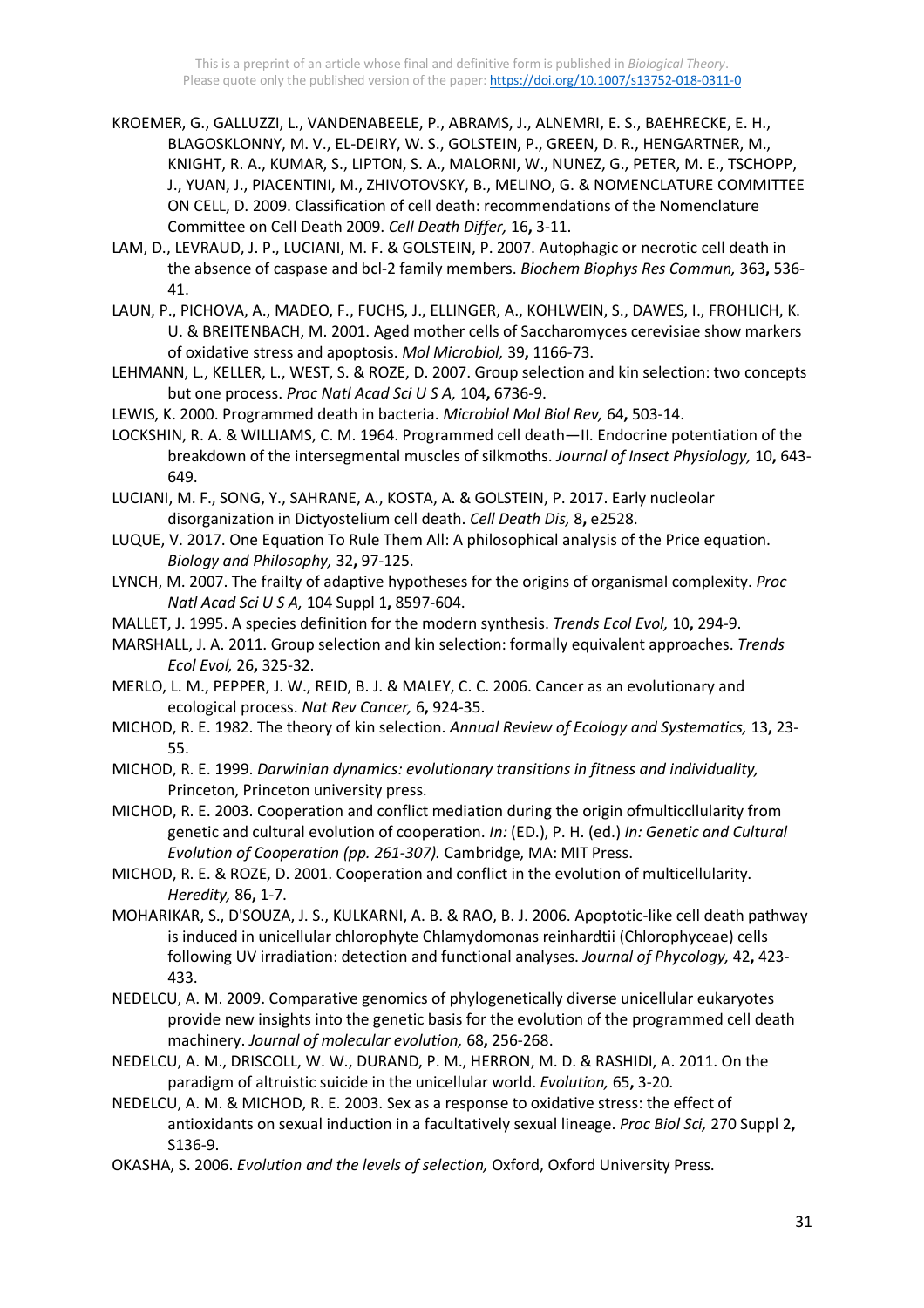- OKASHA, S. 2016. The Relation between Kin and Multilevel Selection: An Approach Using Causal Graphs. *British Journal for the Philosophy of Science,* 67**,** 435–470.
- OLIE, R. A., DURRIEU, F., CORNILLON, S., LOUGHRAN, G., GROSS, J., EARNSHAW, W. C. & GOLSTEIN, P. 1998. Apparent caspase independence of programmed cell death in Dictyostelium. *Curr Biol,* 8**,** 955-8.

ORELLANA, M. V., PANG, W. L., DURAND, P. M., WHITEHEAD, K. & BALIGA, N. S. 2013. A role for programmed cell death in the microbial loop.

- PALKOVA, Z. 2004. Multicellular microorganisms: laboratory versus nature. *EMBO Rep,* 5**,** 470-6.
- PANDEY, S. S., SINGH, S., PATHAK, C. & TIWARI, B. S. 2018. "Programmed Cell Death: A Process of Death for Survival" - How Far Terminology Pertinent for Cell Death in Unicellular Organisms. *J Cell Death,* 11**,** 1179066018790259.

PEPPER, J. W., SHELTON, D. E., RASHIDI, A. & DURAND, P. M. 2013. Are internal death-promoting mechanisms ever adaptive? *Journal of Phylogenetics and Evolutionary Biology,* 1:113.

- PÉREZ MARTÍN, J. M. 2008. *Programmed cell death in protozoa,* New York, N.Y., Springer-Verlag New York.
- PRICE, G. R. 1972. Extension of covariance selection mathematics. *Ann Hum Genet,* 35**,** 485-90.
- PRICE, G. R. 1995. The nature of selection. (Written circa 1971, published posthumously). *J Theor Biol,* 175**,** 389-96.
- PROTO, W. R., COOMBS, G. H. & MOTTRAM, J. C. 2013. Cell death in parasitic protozoa: regulated or incidental? *Nat Rev Microbiol,* 11**,** 58-66.
- QUELLER, D. C. 1992. Quantitative genetics, inclusive fitness, and group selection. *American naturalist,* 139**,** 540-558.
- RAMISETTY, B. C., NATARAJAN, B. & SANTHOSH, R. S. 2015. mazEF-mediated programmed cell death in bacteria: "what is this?". *Crit Rev Microbiol,* 41**,** 89-100.
- RAMISETTY, B. C. M. & SANTHOSH, R. S. 2017. Endoribonuclease type II toxin-antitoxin systems: functional or selfish? *Microbiology,* 163**,** 931-939.
- RAMSEY, G. & PENCE, C. H. 2016. *Chance in evolution,* Chicago, University of Chicago Press.
- RATCLIFF, W. C., DENISON, R. F., BORRELLO, M. & TRAVISANO, M. 2012. Experimental evolution of multicellularity. *Proceedings of the National Academy of Sciences,* 109**,** 1595-1600.
- RATEL, D., BOISSEAU, S., NASSER, V., BERGER, F. & WION, D. 2001. Programmed cell death or cell death programme? That is the question. *J Theor Biol,* 208**,** 385-6.
- REECE, S. E., POLLITT, L. C., COLEGRAVE, N. & GARDNER, A. 2011. The meaning of death: evolution and ecology of apoptosis in protozoan parasites. *PLoS Pathog,* 7**,** e1002320.
- REEVE, H. K. & SHERMAN, P. W. 1993. Adaptation and the goals of evolutionary research. *Quaterly review of biology,* 68**,** 1-32.
- REFARDT, D., BERGMILLER, T. & KÜMMERLI, R. 2013. Altruism can evolve when relatedness is low: evidence from bacteria committing suicide upon phage infection. *Proceedings of the Royal Society of London B: Biological Sciences,* 280**,** 20123035.
- ROSE, M. R. & LAUDER, G. V. E. 1996. *Adaptation,* San Diego, CA, Academic press.
- ROUGHGARDEN, J., GILBERT, S. F., ROSENBERG, E., ZILBER-ROSENBERG, I. & LLOYD, E. A. 2017. Holobionts as Units of Selection and a Model of Their Population Dynamics and Evolution. *Biological Theory,* 13.
- SANSOM, R. 2003. Constraining the adaptationism debate. *Biology and Philosophy,* 18**,** 493-512.
- SATHE, S. & DURAND, P. M. 2016. Cellular aggregation in Chlamydomonas (Chlorophyceae) is chimaeric and depends on traits like cell size and motility. . *European Journal of Phycology,* 51**,** 129-138.
- SEGOVIA, M., HARAMATY, L., BERGES, J. A. & FALKOWSKI, P. G. 2003. Cell death in the unicellular chlorophyte Dunaliella tertiolecta. A hypothesis on the evolution of apoptosis in higher plants and metazoans. *Plant Physiol,* 132**,** 99-105.
- SOBER, E. 2006. *Conceptual issues in evolutionary biology,* Cambridge, Mass., MIT Press.